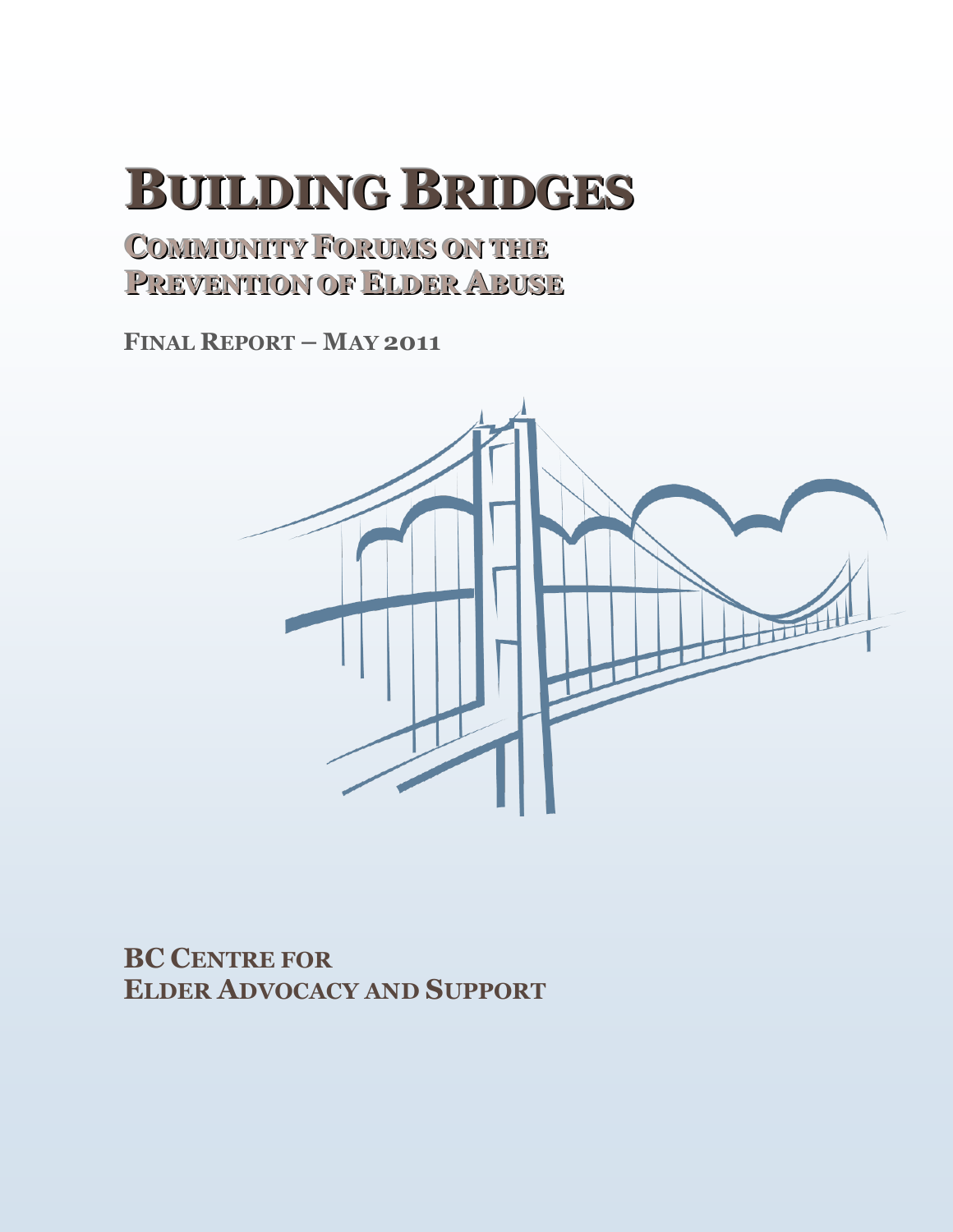The *Building Bridges – Final Report* was compiled by the staff of the BC Centre of Elder Advocacy and Support (BC CEAS). This report includes information shared by panelists and participants at three community forums hosted by BC CEAS. BC CEAS cannot guarantee that all information provided by panelists and participants is accurate.

This report can be found on BC CEAS' website at: [www.BC CEAS.ca](http://www.bcceas.ca/) 

The *Building Bridges Community Forums on the Prevention of Elder Abuse* were made possible by the generous funding of the United Way.



*This report provides legal information relating to elder abuse issues. This report does not include legal advice. You should see a lawyer for legal advice specific to your situation.* 

*This report reflects laws in BC as of April 30, 2011. It does not reflect the upcoming changes to the Adult Guardianship Act and other statutes relating to guardianship and advance planning that will take effect in BC on September 1, 2011.*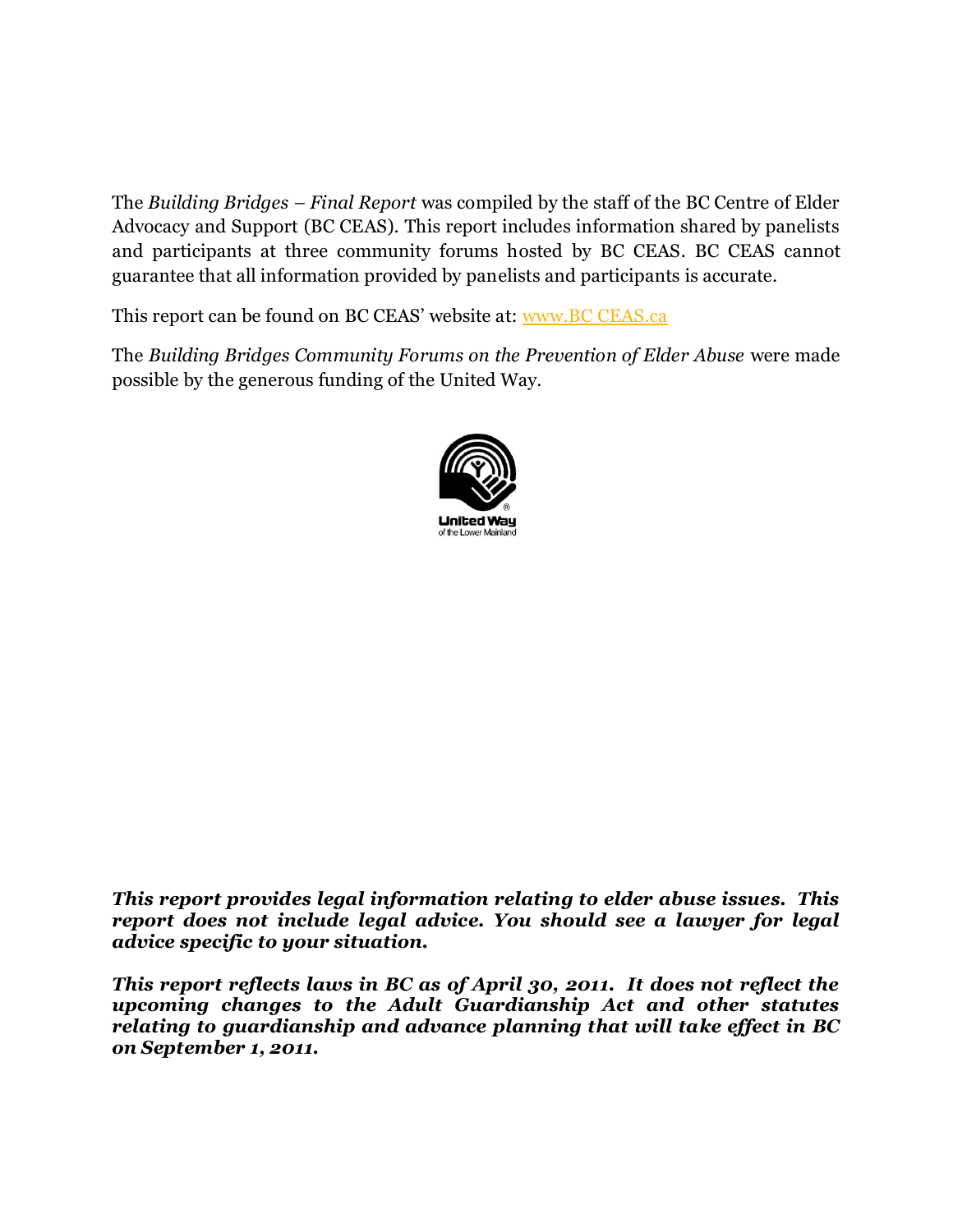# **Table of Contents**

| AGENCIES THAT ASSIST OLDER ADULTS WHO MAY BE UNABLE TO SEEK ASSISTANCE ON THEIR OWN  23 |  |
|-----------------------------------------------------------------------------------------|--|
|                                                                                         |  |
|                                                                                         |  |
|                                                                                         |  |
|                                                                                         |  |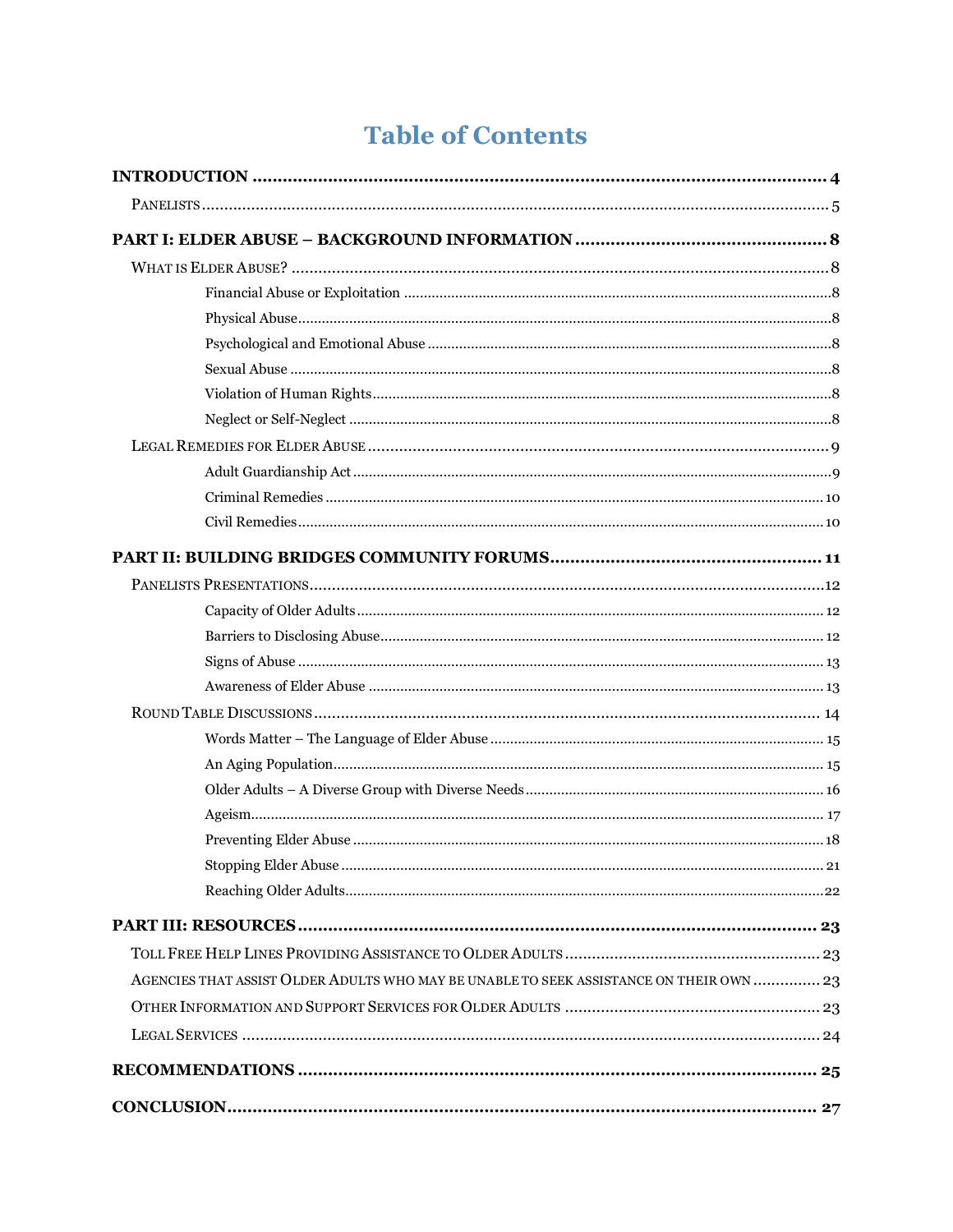# <span id="page-3-0"></span>**Introduction**

**4**

Elder abuse is estimated to affect 1 in 12 older adults in Canada. It is a significant societal problem that affects many British Columbians and their families. As our population continues to age, communities need to work together to prevent and stop elder abuse. The BC Centre for Elder Advocacy and Support (BC CEAS) is a non-profit organization dedicated to providing social and legal support directly to older adults in BC who have experienced or who are vulnerable to abuse. In February and March 2011, BC CEAS held community forums in Richmond, White Rock and Squamish. The

community forums were made possible by funding from the United Way. The forums explored ways to build community capacity to prevent and stop elder abuse. They were attended by community members, caregivers, older adults, experts in elder abuse and the staff and management of organizations who serve older adults.

At each community forum, expert panelists shared their knowledge with forum participants



about preventing and responding to elder abuse. Round table discussions on elder abuse were also held, which gave participants the opportunity to contribute their thoughts, knowledge, and experiences. We thank the expert panelists and forum participants for the valuable insight they provided.

This report highlights the ideas and knowledge shared at the community forums and provides some of the legal, practical and general information needed to prevent and respond to elder abuse. This report has three parts:

- Part I: This part discusses the definition and types of elder abuse, and provides a brief summary of B.C.'s laws as they relate to elder abuse.
- Part II: This part highlights the knowledge shared by the expert panelists and forum participants. This includes key issues identified by forum participants relating to elder abuse and strategies, programs and services needed to address elder abuse.
- Part III: This part provides resources to contact for information and assistance in circumstances of elder abuse and neglect.

The report concludes with eight recommendations to combat elder abuse in BC. These recommendations are based on the input provided by forum panelists and participants.

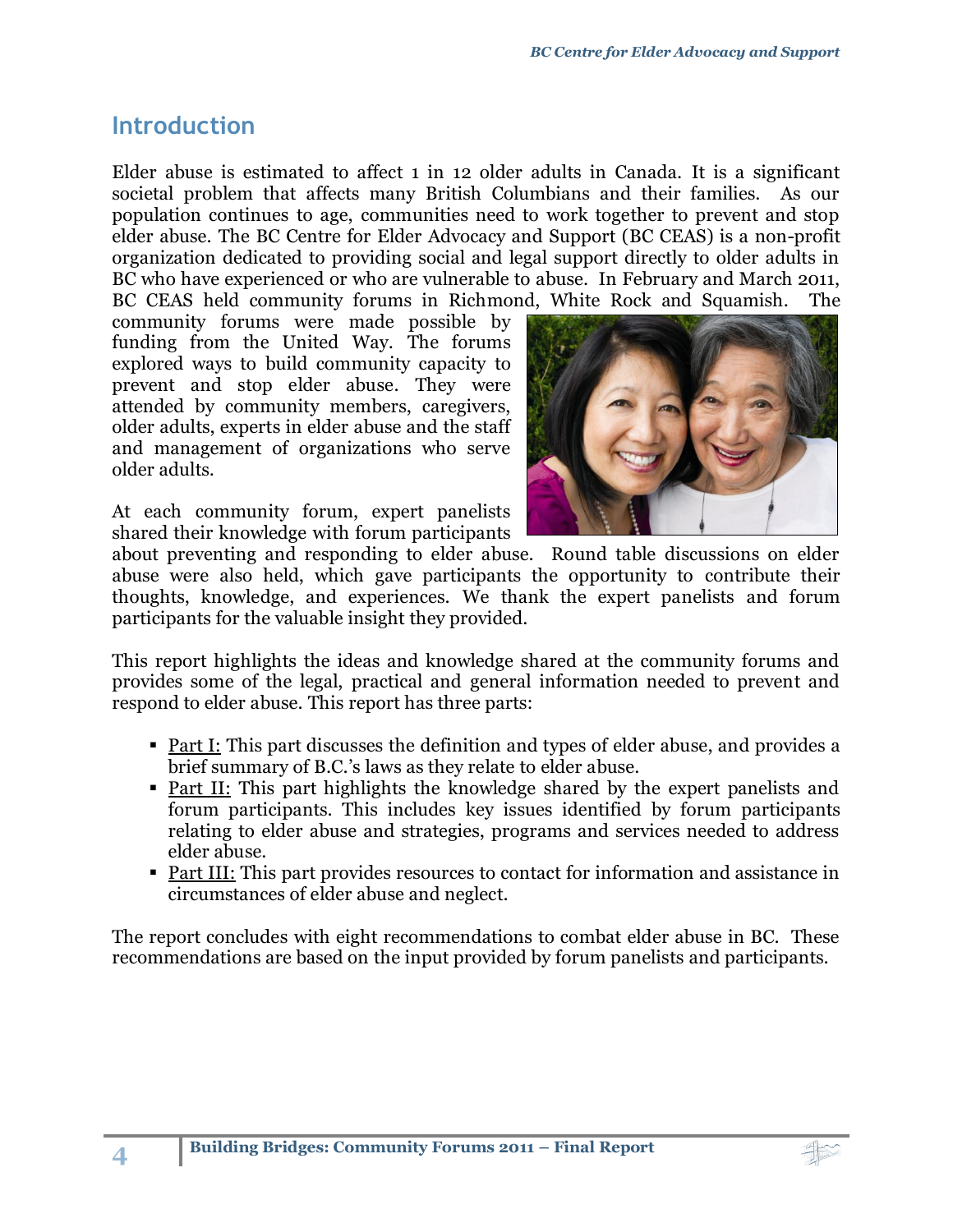# <span id="page-4-0"></span>**Panelists**

Below please find brief introductions of each panelist who participated in the community forums.

#### **Richmond Community Forum**

**Amanda Brown, Director, Re:Act Adult Abuse and Neglect Response Resource, Vancouver Coastal Health:** Amanda provides education, consultation and systemic support to Vancouver Coastal Health staff members who respond to situations of adult abuse, neglect and self-neglect. She is the regional lead on issues related to the Adult Guardianship Act and her work includes partnering with community agencies that work with older adults experiencing abuse and neglect.

# **Kate Buttery, Lawyer, Elder Law Clinic, BC Centre for Elder**

**Advocacy and Support:** Kate is a staff lawyer at the BC CEAS Elder Law Clinic. Prior to her work with the ELC, Kate completed her LLB at Osgoode Hall Law School. Her previous law practice was in Toronto providing legal services in the immigration and refugee division of a community legal aid clinic, as well as providing representation to children in child protection and custody/access disputes with the Ontario Ministry of the Attorney General.

# **Norma J. Hill, Regional Consultant, Public Guardian and Trustee of**

**British Columbia:** Norma has worked for the Public Guardian and Trustee of BC for 15 years, for the past 8 years she has worked in the role of the Regional Consultant. As a Regional Consultant she performs Assessment & Investigations for vulnerable adults and determines if there is a role for the PGT, she also and acts as a Temporary Substitute Decision Maker

**5**

to make health care decisions for adults as last resort. Norma has degrees in Economics, Laboratory Sciences and Health Care Administration.

#### **Susan Match, Richmond Addiction Services:** Susan has worked for over 35 years in Health. She received her degree in Psychology from Queen's University and her Master of Social Work degree from Wilfrid Laurier University. In 2004, Susan developed the outreach counselling and prevention program for Richmond Addiction Services which is now known as the Aging Well program.

#### **Cst. Ronda Rempel, Richmond**

**RCMP:** Ronda is a Regular Member of the RCMP and is currently the Mental Health Coordinator and the Adult Guardianship Act Liaison for Richmond Detachment. Ronda is also the Support Coordinator for the BC Crisis Intervention Team Program. Ronda has taught hundreds of police, community personnel and volunteers about mental health and the role police have in supporting persons in crises. Ronda strives to bridge the gap between the police and the mental health community through education and collaboration.

**Marnie Stickley, Family Services Outreach Worker, Elder Abuse Team, Vancouver Police Dept.:** Marnie has been part of the Vancouver Domestic Violence Unit (DVU) for 14 years. The DVU is a joint venture of the Vancouver Police Department and Family Services of Greater Vancouver. She recently partnered with Anna Grigoletto to form the Elder Abuse Team. In this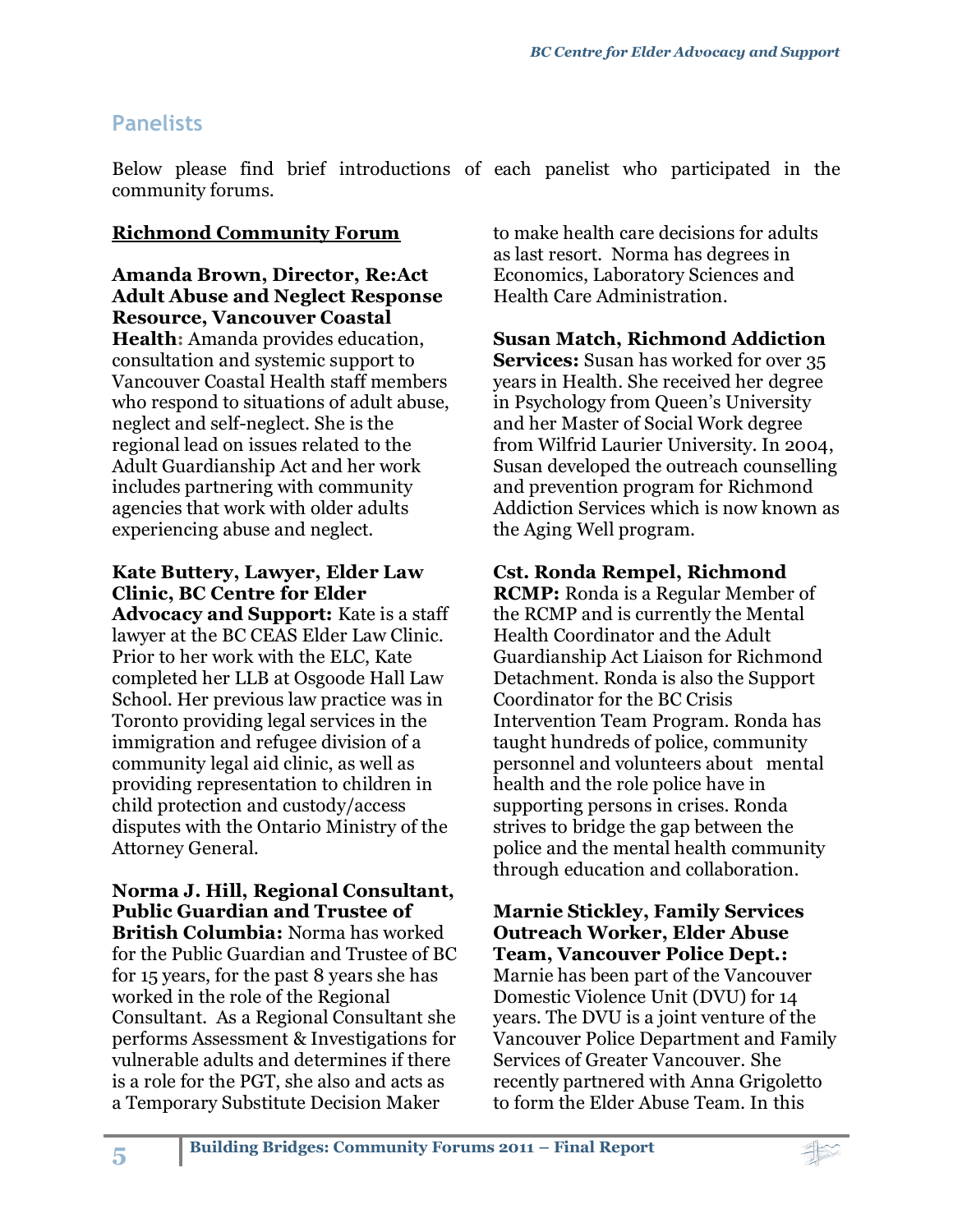position she and her detective partner do follow-up on high risk, complex cases of abuse against older adults.

#### **White Rock Community Forum**

**Teresa Baragar, Victim Services Coordinator, White Rock RCMP Victim Assistance Program:** Teresa has worked for 20 years in the field of Victim Services. She started with the RCMP in Quesnel as the Program Coordinator. Seventeen years later she accepted a term position at the Justice Institute of BC coordinating Community Safety programs. Teresa has also been a Provincial Trainer for paid Victim Service staff throughout B.C. and continues to work closely with the Ministry of Public Safety and Solicitor General with respect to training development and delivery.

**Kate Buttery, Lawyer, Elder Law Clinic, BC Centre for Elder Advocacy and Support:** Introduction presented on page 5.

**S/Cst. Susan Caley, Surrey RCMP:**  Susan has been a Safety Officer for the past two and a half years and is stationed in the South Surrey detachment. She has sat on the City of Surrey of Surrey's Focus on Seniors Task Force which addresses issues of elder abuse, neglect and self neglect, for the past 2 years. Under the 2011 District 5 Senior Safety Initiative, Susan works with South Surrey RCMP volunteers and staff to identify seniors at risk and connect them with available resources, to provide safety education to seniors, and to participate with the City of Surrey's Focus on Seniors Task Force to effectively address seniors issues.

**6**

**Leanne Lange, Clinical Specialist, Adult Abuse & Neglect, Fraser Health Authority:** Leanne Lange joined Fraser Health as the Clinical Specialist, Adult Abuse and Neglect in June 2007. Prior to joining Fraser Health Leanne worked as a Regional Consultant at the Public Guardian & Trustee for 10 years. Leanne has a Masters Degree in Public Administration and 20 over years of experience working in social service programs. As the Clinical Specialist, Leanne is the key contact for Adult Protection related issues across Fraser Health. She provides consultation and support to staff in hospitals, community programs, and residential care who respond to situations of abuse and neglect of vulnerable adults. She also develops resources and provides education to staff. Finally, she assists in solving system level issues which affect vulnerable adults.

**Sue McIntosh, Executive Director, White Rock / Surrey Come Share** 

**Society:** Sue came to work with the Come Share Society for a 6 month temporary position, 33 years later she is still with the Society helping them make a measurable difference for seniors in the community. Sue has a background in Sociology and Psychology with training in Dementia and Health Care Management. This training and years of experience have helped her expand the services offered through Come Share to meet the growing needs of older adults and their families.

**Goran Todorovic, Regional Consultant, Public Guardian & Trustee Office of BC:** Goran has been with the Public Guardian and Trustee since February of 2010. Prior to the PGT, he was employed with the Ministry of Housing and Social Development. Goran has a Bachelor's Degree from Simon Fraser University, where he studied

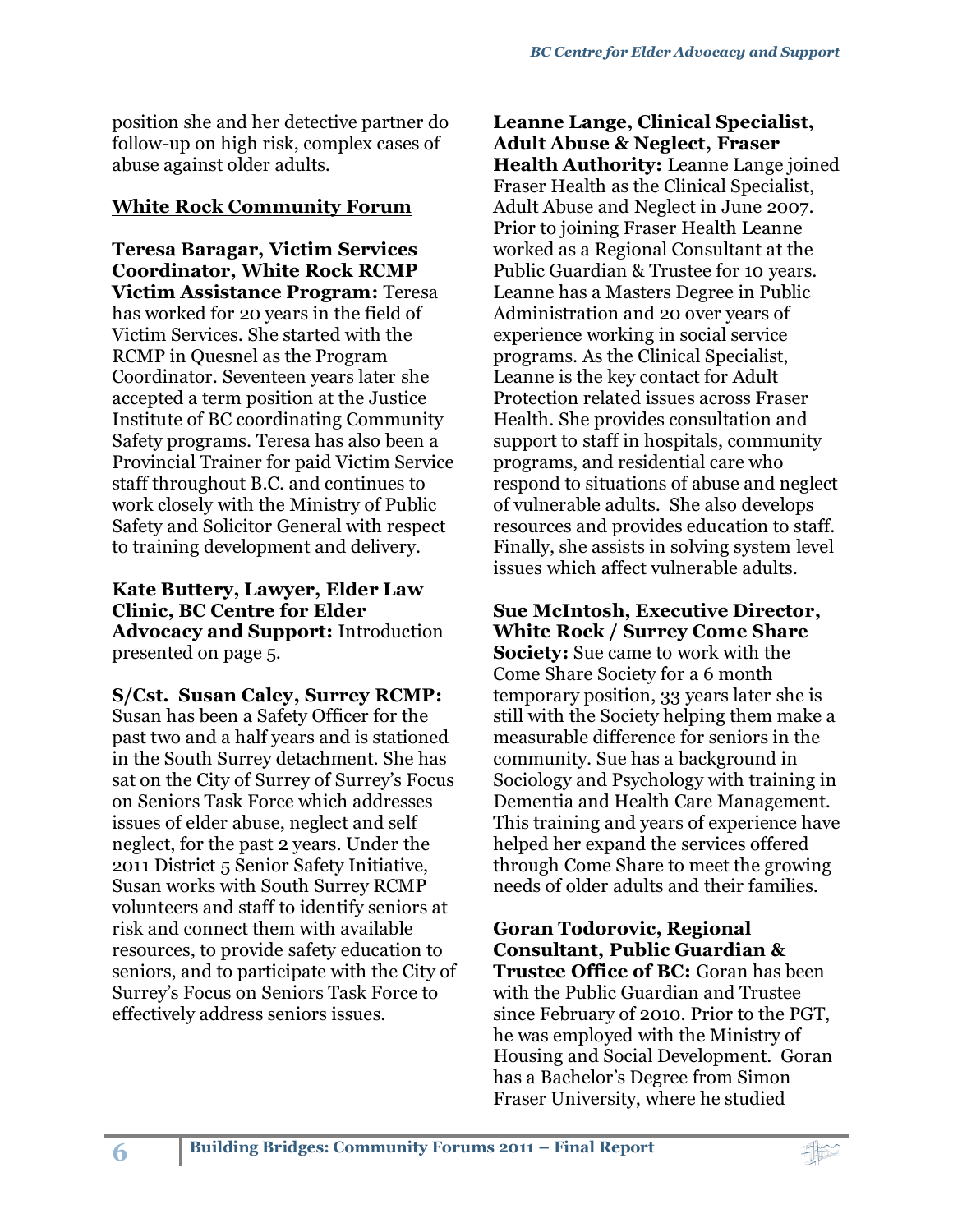Political Science and Economics. After university, he volunteered with the Immigrant Services Society of BC and was employed as an ESL teacher at private colleges in Vancouver.

#### **Squamish Community Forum**

**Sherry Baker, Community Response Networks of BC:** Sherry Baker has owned and operated a private consulting and counselling practice since 1990. Sherry Baker and Associates offers small business, non-profit and boards support, strategic planning and organizational development. After retiring as the Executive Director of Ishtar Transition Housing Society and Aldergrove Neighbourhood Services, in 2006 she started 55pluspros.ca, a webbased employment matching service for people over 50. In July 201, she became the Executive Director of the BC Association of Community Response Networks. Sherry is the immediate past chair of the BC Centre for Elder Advocacy and Support and past chair of the South Fraser Family Court and Youth Justice Committee, as well as a founding Board Member of the Minerva Foundation for B.C Women and the United Community Services Coop. Sherry holds a Master of Arts in Applied Behavioral Science from City University in Seattle, a Bachelor of Home Economics from the University of B.C. and a Diploma in Business Administration from Fraser Valley University.

**Kate Buttery, Lawyer, Elder Law Clinic, BC Centre for Elder Advocacy and Support:** Introduction presented on page 5.

### **Kari Chambers, Elders Coordinator, Tsleil-Waututh**

**Nation:** Kari Chambers has been the Elders Coordinator for the Tsleil-Waututh Nation in North Vancouver for nearly 5 years. She has her Bachelor's Degree in Anthropology/First Nations Studies from the University of British Columbia. Kari is a member of the North Shore Adults Support Network. Kari has taken the Indian Residential Schools Survivors Society Institute Courses and she has a personal and professional passion for the health & wellness of all Elders. Kari was born and raised in East Vancouver and was fortunate enough to grow up with all 4 of her grandparents and is blessed to still have both of her grandmothers, one 89 and one 95! Kari lives in Burnaby with her husband, 3 cats, 2 fish, and 1 dog (animal welfare being her other passion!).

**Norma J. Hill, Regional Consultant, Public Guardian and Trustee of British Columbia:** Introduction presented on page 5.

**Kim Sayer, MSW, RSW Social Worker, Hilltop House, Vancouver Coastal Health Authority:** Kim holds a Masters degree in Social Work from the University of British Columbia. She has worked over the past 20 years with seniors in various capacities. She began working in the community developing wellness programs and creating a peer run English class for recent immigrants to Canada. She has also worked with seniors at Kiwassa Neighbourhood house, in elementary schools, as a Long Term Care Case Manager, as part of a geriatric mental health outreach team and in the UBC, VGH and Squamish hospitals. Currently she enjoys part time work at Hilltop House in Squamish providing support to the residents and their families.

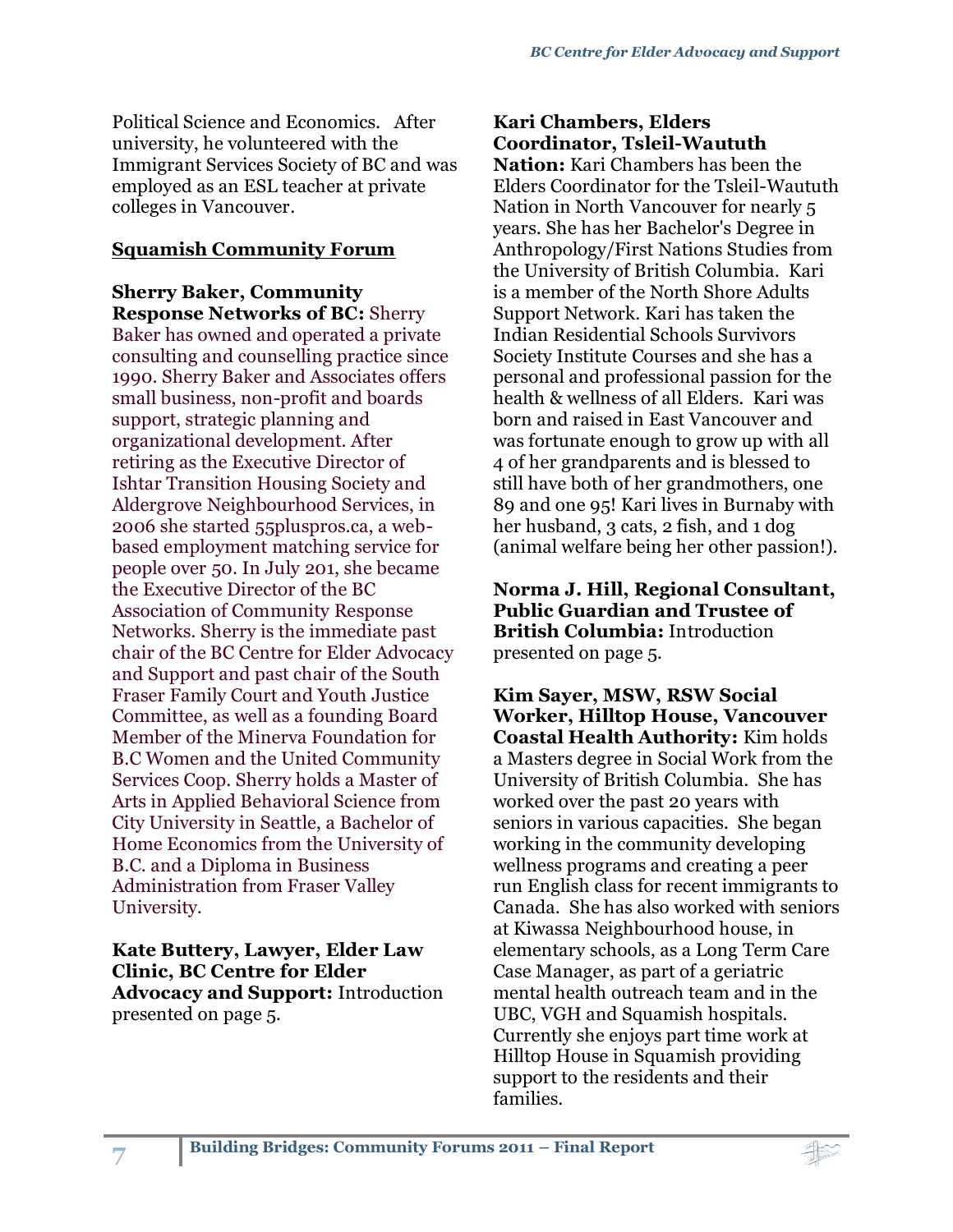# <span id="page-7-0"></span>**Part I: Elder Abuse – Background Information**

# <span id="page-7-1"></span>**What is Elder Abuse?**

Elder abuse is any action taken by a person that causes an older person physical, emotional or mental harm, or loss of assets or property.<sup>1</sup> Elder abuse can take many forms and is often perpetrated by someone close to the older adult, such as an adult child, family member, friend or caregiver. Below are some common types of elder abuse.

#### <span id="page-7-2"></span>*Financial Abuse or Exploitation*

Financial abuse is the "illegal or improper use of funds or assets" of an older adult.<sup>2</sup> It may include the misuse of an older adult's assets or obtaining or using the assets of an older adult without their knowledge and consent.

In the case of an older adult who is incapable, financial abuse can take the form of failing to act in that person's best interest in managing their financial affairs.

#### <span id="page-7-3"></span>*Physical Abuse*

**8**

Physical abuse is the non-accidental use of physical force to coerce an older adult or to inflict bodily harm. It may include pushing, shaking, hitting or restraining an older adult.

#### <span id="page-7-4"></span>*Psychological and Emotional Abuse*

Psychological abuse is any action or comment which causes fear or emotional anguish to an older adult or any action or comment that diminishes the selfesteem, sense of identity or dignity of an older adult.

It includes verbal abuse, taunts, threats, insults, put downs or treating the older adult as a child. It may also include denial of visitors, isolation and withdrawal of affection.

#### <span id="page-7-5"></span>*Sexual Abuse*

Sexual abuse is any kind of sexual interaction with an older adult without his or her full knowledge and consent.

#### <span id="page-7-6"></span>*Violation of Human Rights*

An older adult's human rights may be violated where they are discriminated against or treated unfairly based on their age.



#### <span id="page-7-7"></span>*Neglect or Self-Neglect*

There are three main types of neglect:

- 1. Active Neglect: An intentional failure to provide basic necessities of care to an older adult.
- 2. Passive Neglect: A failure to provide the basic necessities of care to an older adult because of a lack of experience, information or ability.
- 3. Self-Neglect: While not a form of elder abuse, it is a person's inability to provide for their own essential needs.

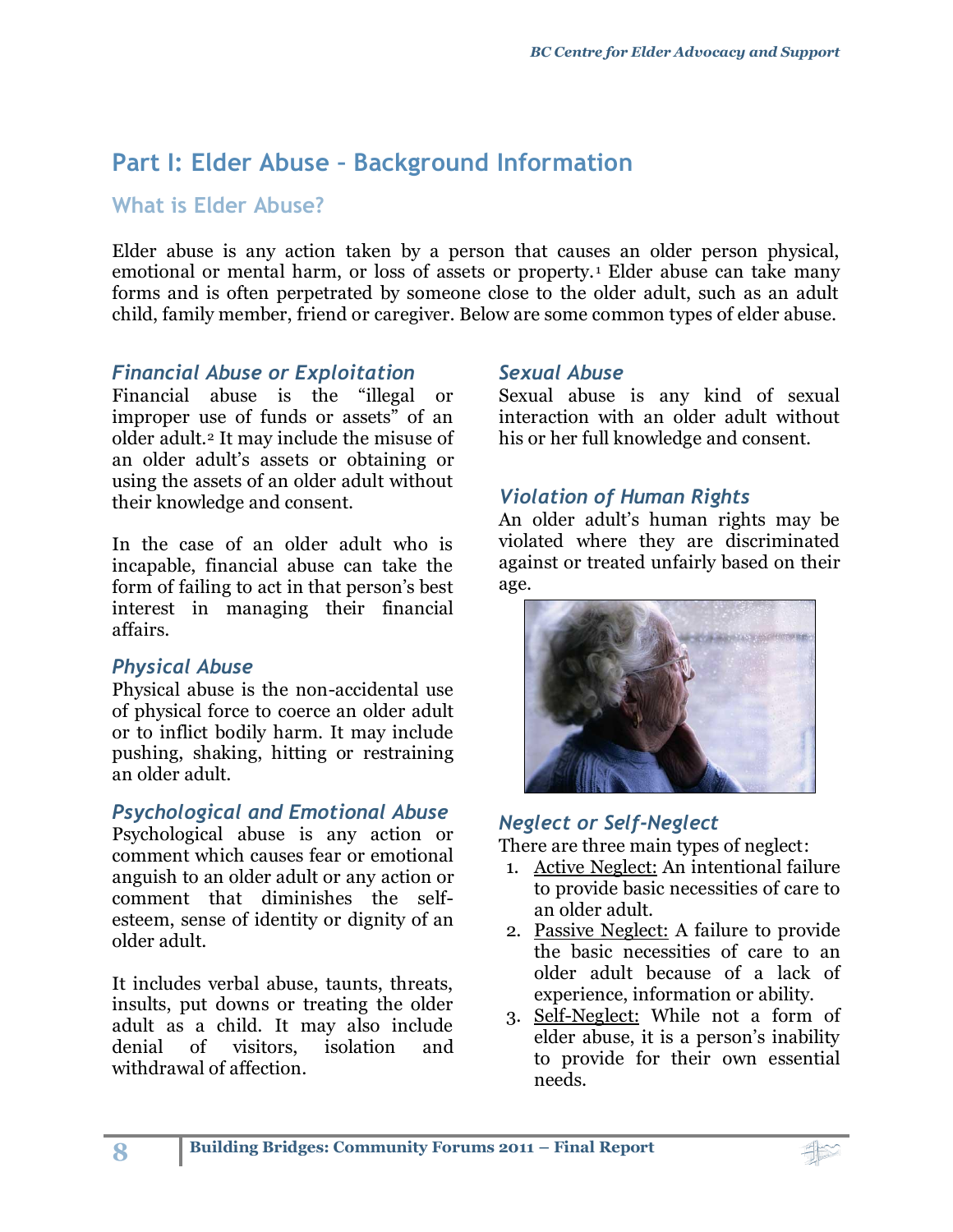# <span id="page-8-0"></span>**Legal Remedies for Elder Abuse**

The justice system and legislation in BC provide a number of legal ways to deal with elder abuse, neglect or self-neglect.

#### <span id="page-8-1"></span>*Adult Guardianship Act*

Part 3 of the *Adult Guardianship Act<sup>3</sup>* is the key legislation dealing with elder abuse and neglect in BC.<sup>4</sup> It applies specifically to adults who are unable to seek help on their own because of

- o physical restraint,
- o a physical handicap that limits their ability to seek help, or
- o an illness, disease, injury or other condition that affects their ability to make decision about the abuse or neglect. 5

There is no mandatory legal requirement in BC to report elder abuse, but the *Adult Guardianship Act* provides that anyone who believes an adult is being abused or neglected and believes the adult is not able to seek help on their own may make a report about the abuse to a designated agency.<sup>6</sup> The designated agencies are the five Health Authorities in BC and Community Living BC.

To find the contact number for the designated agency in your community, visit the Public Guardian and Trustee's website[:http://www.trustee.bc.ca/pdfs/S](http://www.trustee.bc.ca/pdfs/STA/abuseneglect.htm) [TA/abuseneglect.htm.](http://www.trustee.bc.ca/pdfs/STA/abuseneglect.htm)



By law, a designated agency must investigate and respond to all reports of abuse, neglect or self-neglect of an adult where there is reason to believe the adult is unable to seek help or assistance on his or her own. <sup>7</sup> The investigation may include visiting the older adult at their residence and speaking with people in the older adult's life.<sup>8</sup> After investigating, the designated agency may determine the adult needs no further support and assistance and take no action, or it may take further steps to protect the adult. 9

If the designated agency determines the adult does need support or assistance, they may take a number of actions, which may include:

- Referring the older adult to healthcare, social, legal or other services;
- Developing a support and assistance plan that specifies services needed by the adult;
- Reporting the case to the Public Guardian and Trustee or another agency;
- Assisting the older adult in obtaining a representative; and
- Applying to court for a restraining order against the alleged abuser. 10

The *Adult Guardianship Act* mandates that the adult be involved to the greatest extent possible with making decisions about how to seek support and assistance and what support and assistance services are necessary to prevent abuse or neglect in the future.<sup>11</sup>

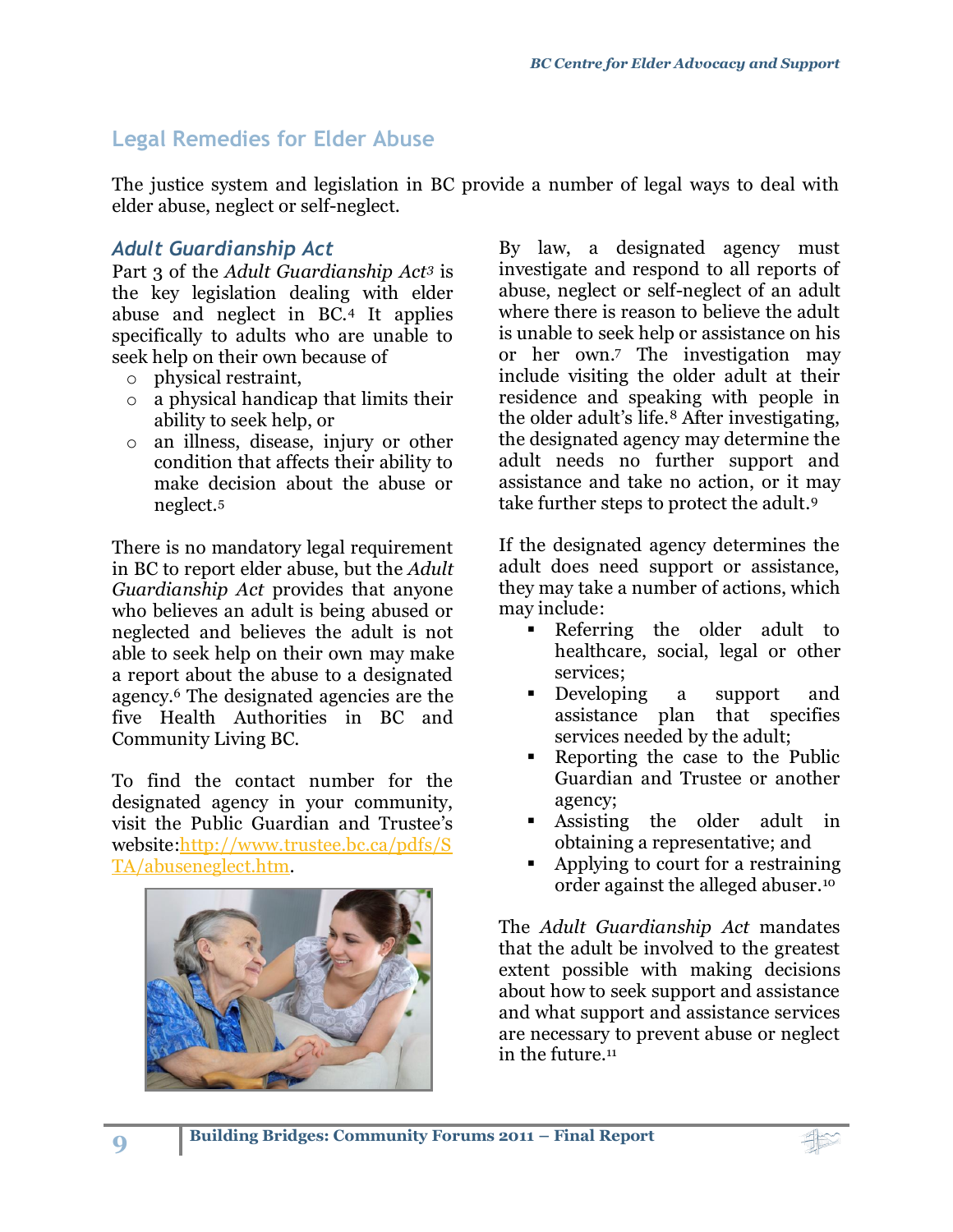# <span id="page-9-0"></span>*Criminal Remedies*

There is no crime in the *Criminal Code<sup>12</sup>* called "elder abuse" or "senior abuse".<sup>13</sup> However, the behaviors and actions of those who commit elder abuse or neglect may be crimes. Following are some (not all) *Criminal Code* offences that may apply in situations of abuse or neglect:

# **Financial Abuse**

- Theft;
- Extortion;
- Fraud;
- Criminal Breach of Trust;
- Forgery;
- Misuse of Power of Attorney.

# **Neglect**

- Breach of duty to provide necessities;
- Criminal negligence causing bodily harm or death.

### **Physical Abuse**

- Assault;
- Assault causing bodily harm;
- Forcible Confinement.
- **Psychological and Emotional Abuse**
	- Criminal harassment: Repeated unwanted conducted that makes a person fear for his or her safety.
	- Making threats to cause death or bodily harm to an individual or to damage someone's property.

# **Sexual Abuse**

- Sexual assault.

If a formal report of abuse or neglect is made to the police, the police will investigate the complaint. If the police believe the person under investigation should be charged with a crime, they will make a report to Crown Counsel, who will determine whether to lay a criminal charge.

**Peace Bond:** Under the *Criminal Code*, a peace bond may be ordered by a court for up to one year where a person reasonably fears that another person will cause them personal injury or will damage their property.<sup>14</sup> In a situation of elder abuse, if a peace bond were ordered the abuser would be given conditions they must obey, which could include that they not communicate with the older adult and that they not attend the older adult's residence.

# <span id="page-9-1"></span>*Civil Remedies*

An older person who has experienced abuse or neglect may wish to visit a lawyer to discuss potential civil legal remedies, such as suing the abuser or pursuing a restraining order. There also may be family law, property law or other legal issues that result from the abuse or neglect that require the assistance of a lawyer. If this is the case, a lawyer should be consulted to ensure the older adult's rights and interests are protected.

**Restraining Order:** Depending on the circumstances, an older adult may be able to seek a restraining order against an abuser if they are harassing, annoying or communicating with the older adult against the older adult's wishes.

For more information on peace bonds and restraining orders, refer to the brochure *For Your Protection: Peace Bonds and Restraining Orders*. To receive a copy of this brochure, call the Minister of Public Safety and Solicitor Victim Services and Crime Prevention program at 604-660-5199 or visit: [http://www.pssg.gov.bc.ca/victimservice](http://www.pssg.gov.bc.ca/victimservices/publications/index.htm#peacebonds) [s/publications/index.htm#peacebonds.](http://www.pssg.gov.bc.ca/victimservices/publications/index.htm#peacebonds)

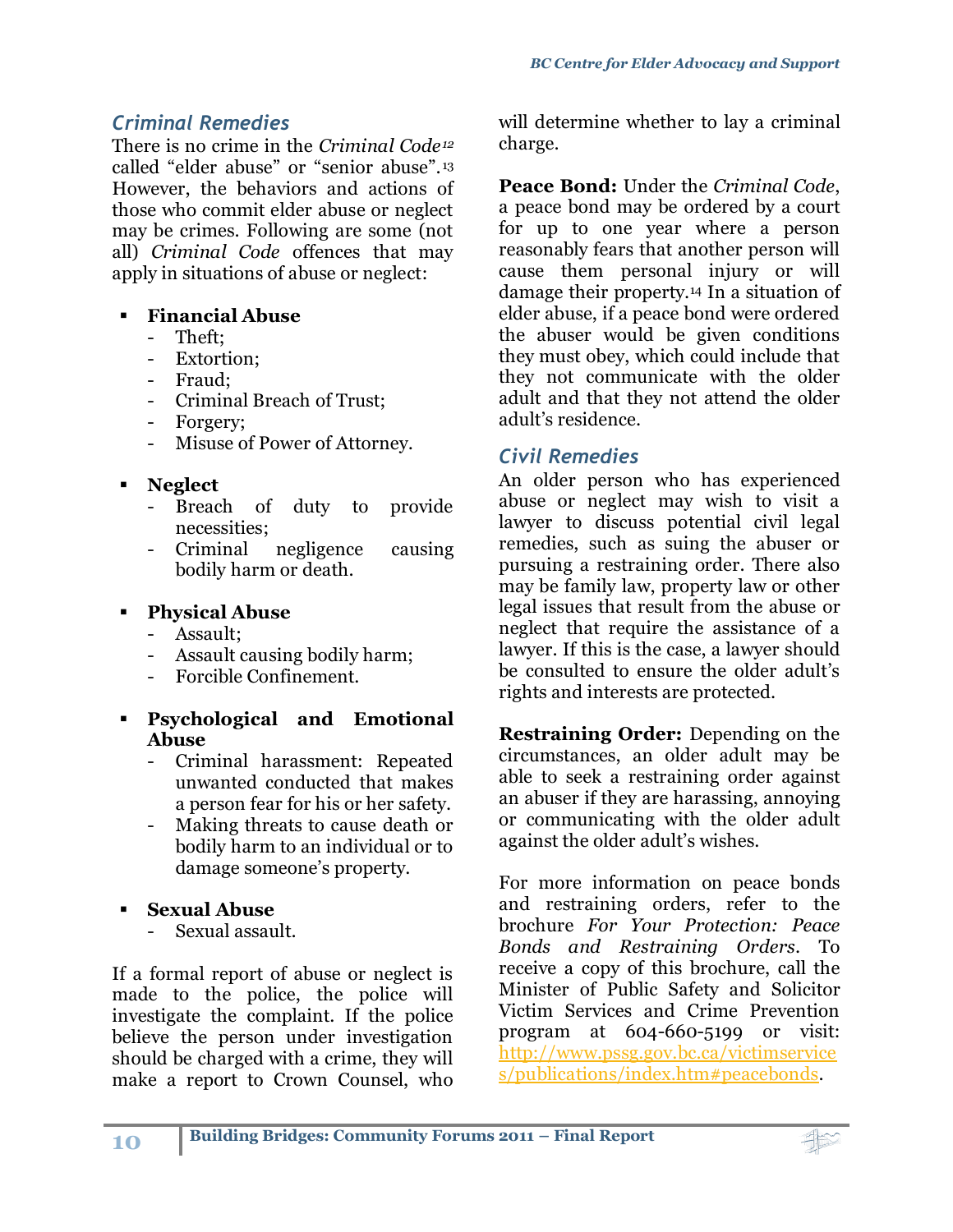# <span id="page-10-0"></span>**Part II: Building Bridges Community Forums**

In 2011, BC CEAS partnered with the United Way and local communities to host three community forums on elder abuse. The forums events were held in:

- **Richmond, BC - February 22, 2011 at the Richmond Cultural Centre:** Presented in partnership with the City of Richmond and Vancouver Coastal Health. Special thanks to the Richmond Cultural Centre for their assistance in hosting this event and to Mayor Malcolm Brodie for offering opening remarks.
- **White Rock, BC - March 2, 2011 at White Rock Community Centre:** Presented in partnership with Fraser Health. Special thanks the White Rock Community Centre for their assistance with hosting this event. Special thanks to Joyce Schmalz for attending and offering her experience and insight.
- **Squamish, BC - March 10, 2011 at the Squamish Seniors Centre:** Presented in partnership with the District of Squamish and Vancouver Coastal Health. Special thanks to the Squamish Seniors Centre for the assistance in hosting this event.

BC CEAS invited community members and service providers in each community to attend to learn more about elder abuse and the legal rights of older adults. The forums were attended by a mixture of older adults, community members, caregivers and service providers to older adults. The service providers included those who provided direct health, social and legal services to older adults and those who manage and develop programs and supports that are aimed at older adults. BC CEAS also invited expert panelists to provide their insight and expertise on elder abuse issues.

#### **Format of Building Bridges Community Forums**

Each forum began with the video *Finding a Future for Ellen*. This video tells the story of "Ellen", who after being hospitalized leaves her own home to live with her daughter. Once she is living with her daughter she is isolated and her daughter gains access to Ellen's money against Ellen's wishes. <sup>15</sup> Following the video, panelists provided information about the role their organization might play in assisting Ellen and the social, health and legal implications of Ellen's situation. Forum participants were then provided an opportunity ask panelists questions.

The forum concluded with roundtable discussions about the community, social and legal supports that may be available to a person in Ellen's circumstances. Volunteer note takers, who included post-secondary students, older adults and interested community members, took notes during these round table discussions. Following the round table discussions, a brief large group discussion was held where important points discussed at each table were shared. BC CEAS would like to thank all those organizations and individuals who contributed their time and energy to making each forum a success.

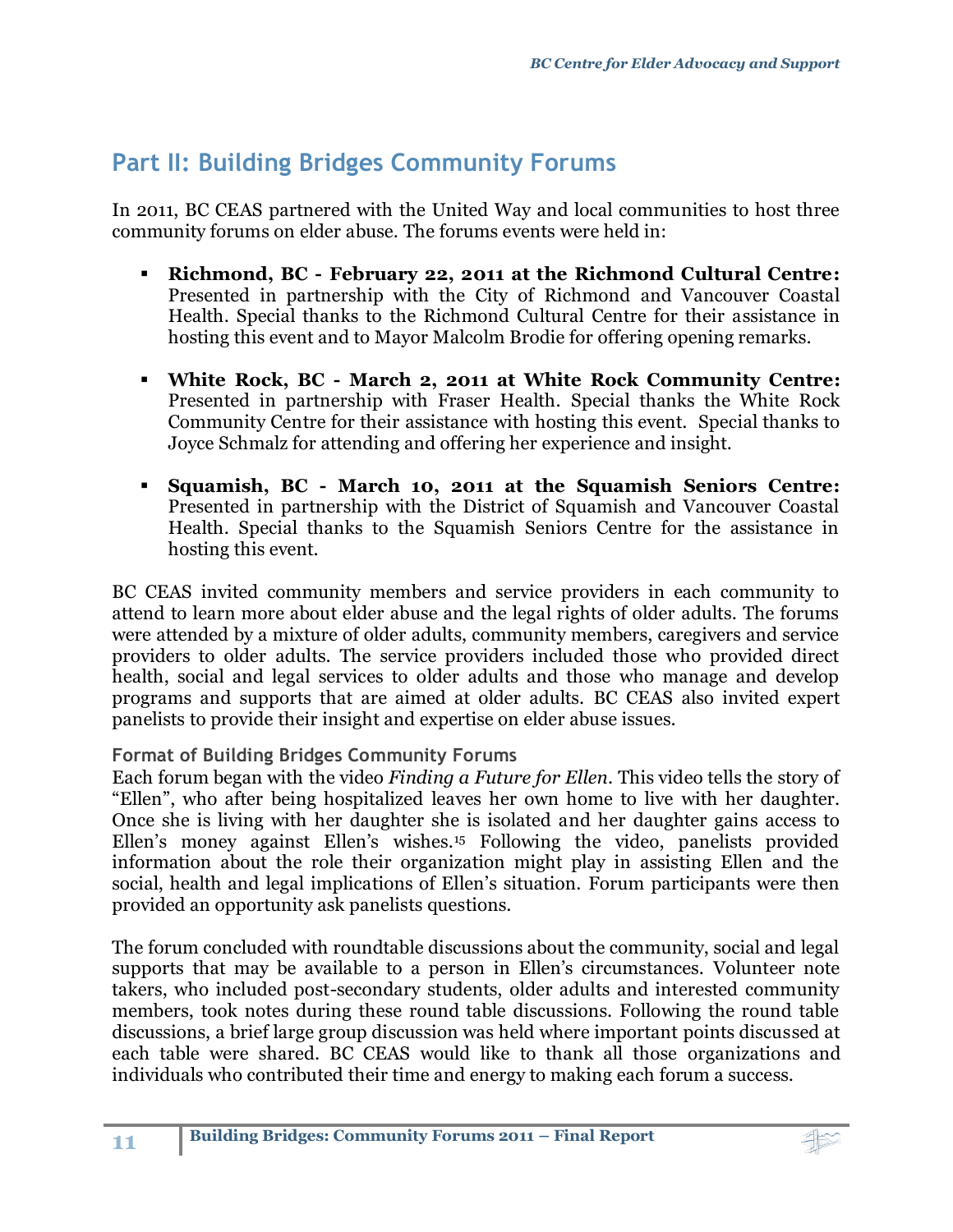# <span id="page-11-0"></span>**Panelists Presentations**

At each community forum, panelists provided information and insight on elder abuse and their organization's role in combating it. The panelists included police officers, social workers and victim service workers from local police departments and the RCMP, representatives from Vancouver Coastal Health and Fraser Health, representatives from the Public Guardian and Trustee, representatives from various community agencies and support services and a lawyer from the Elder Law Clinic at the BC Centre for Elder Advocacy and Support. Brief biographies of each panelist can be found in the Introduction of this report. Below are some highlights of the information provided by panelists. The views expressed are not necessarily of any specific panelist or of all of the panelists.

# <span id="page-11-1"></span>*Capacity of Older Adults*

Panelists discussed the importance of respecting the rights of older adults to make decisions, and of not assuming that because an adult is older that he or she is incapable. In this context, the terms "capacity" and "capability" refer to a person's ability to understand and appreciate the consequences of his or her decisions. Panelists emphasized that according to BC law, all adults are presumed to be capable. Adults have the right to make decisions, even if those decisions are risky, as long as they are capable of understanding the risks and potential consequences of their decisions.

Where it is suspected an adult's capacity has declined and they can no longer manage their affairs, a formal assessment of the older adult may take place. Whether a person is capable is a legal determination that is made based on medical evidence and other assessments. It should not be assumed that because an adult is undergoing an assessment that they are incapable.

Often, an adult may be incapable of making certain decisions but capable of making others. For example, an adult may be unable to manage his or her financial affairs, but still able to make decisions about health and personal care. Panelists also indicated that it is important to remember that a person's capacity can fluctuate over time, due to illness, stress and other factors. Adults may temporarily lose the capacity to manage their affairs or make personal decisions, but may later regain this capacity.

# <span id="page-11-2"></span>*Barriers to Disclosing Abuse*

The panelists indicated that it can be extremely difficult for an older adult to disclose they are being abused or neglected. Factors which may make seeking assistance difficult include:

- Having a disability;
- Living in a remote location where services are difficult to access or where services do not exist;
- Fear of not being believed;
- Guilt about potential consequences for a family member;
- Embarrassment or shame about the abuse, neglect or self-neglect;
- Fear of abandonment by family or friends;
- Financial dependence on the abuser;
- Fear of the loss of the older adult's home if he or she lives with their abuser; and
- Fear of losing family relationships.

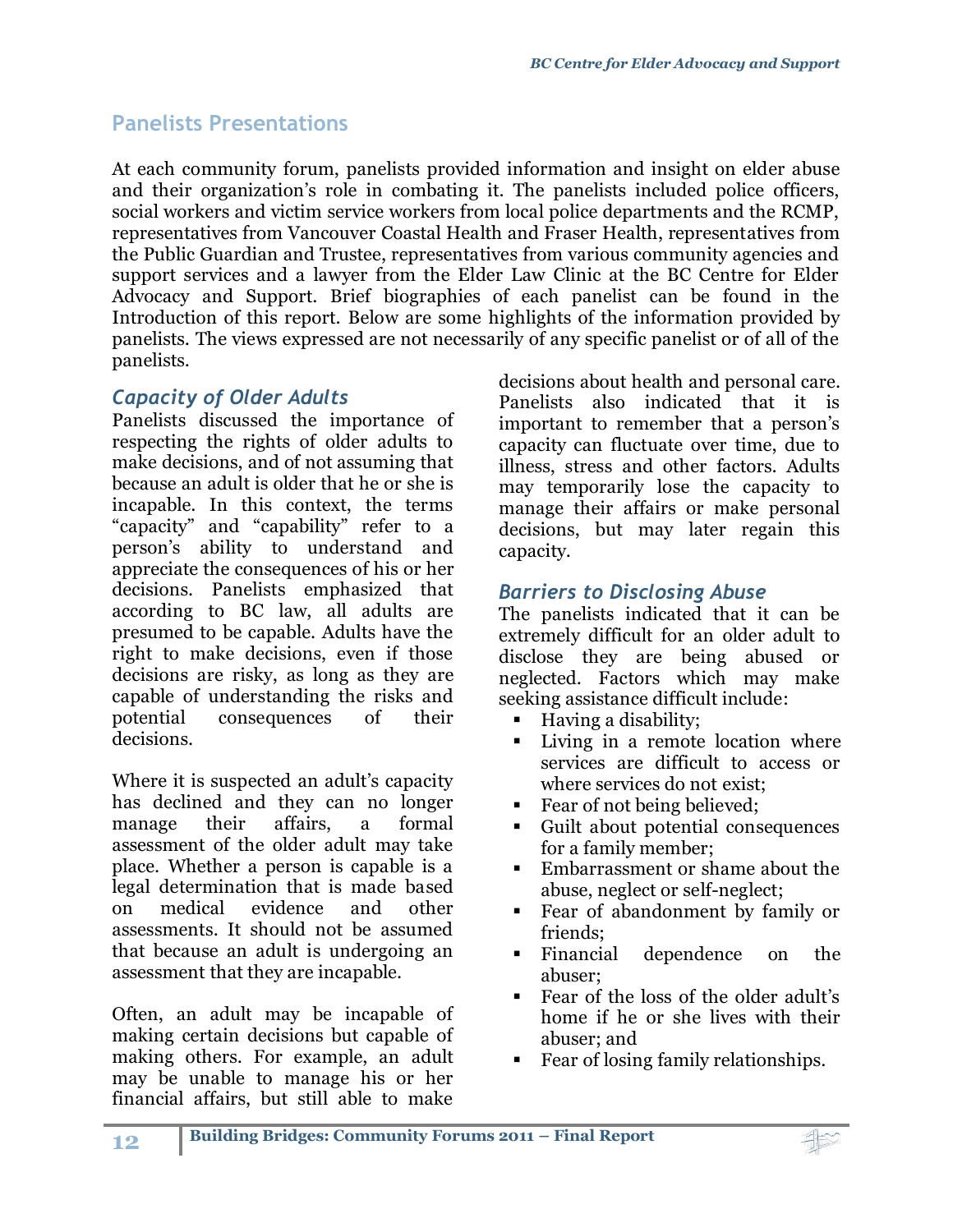# <span id="page-12-0"></span>*Signs of Abuse*

Panelists emphasized it is important to know and recognize signs of abuse, neglect and self-neglect. Signs of abuse may include, but are not limited to, situations where someone:

- Controls the finances of the adult;
- Controls access to the adult;
- Isolates of the adult:
- Alienates the adult from his or her support network; and
- Threatens or intimidates people who try to assist the adult.

#### <span id="page-12-1"></span>*Awareness of Elder Abuse*

Below are some key points panelists made about raising awareness and tackling elder abuse in our communities:

- Anyone can be the victim of abuse. It can be a friend, or a neighbor. You may be experiencing abuse yourself. It is not something a person should blame themselves for and seeking support and assistance should be encouraged.
- There is a continuing need for education and awareness-raising about the problem of elder abuse in our communities.
- All adults need education about the importance of advance planning. Advance planning involves having legal documents prepared, such as a representation agreement or power of attorney, that designate whom a person wants to manage their affairs and make decisions on their behalf should they become incapable of doing so. When making advance planning documents, older adults need to know their legal rights and the legal responsibilities of the people that they choose to make decisions on their behalf if

they become incapable of making decisions on their own.

- Isolation is a significant risk factor for elder abuse or neglect. To prevent elder abuse and neglect, it is important for older adults to stay connected with their community.
- Seniors centres and community organizations can play a key role in providing support to older adults. They allow older adults to develop relationships and trust through oneon-one talking, sharing and seeing people on a regular basis. These organizations are often able to check in on older adults and can provide appropriate referrals when the need arises.
- Community Response Networks have the potential to play a significant role in ensuring there is a coordinated response to adult abuse, neglect and self-neglect. Community response networks can help facilitate protocols between police, health authorities, community organizations, victim services and other agencies to ensure anyone who wants to report abuse knows where to go and gets an appropriate referral.

For more information visit: <http://www.bccrns.ca/>

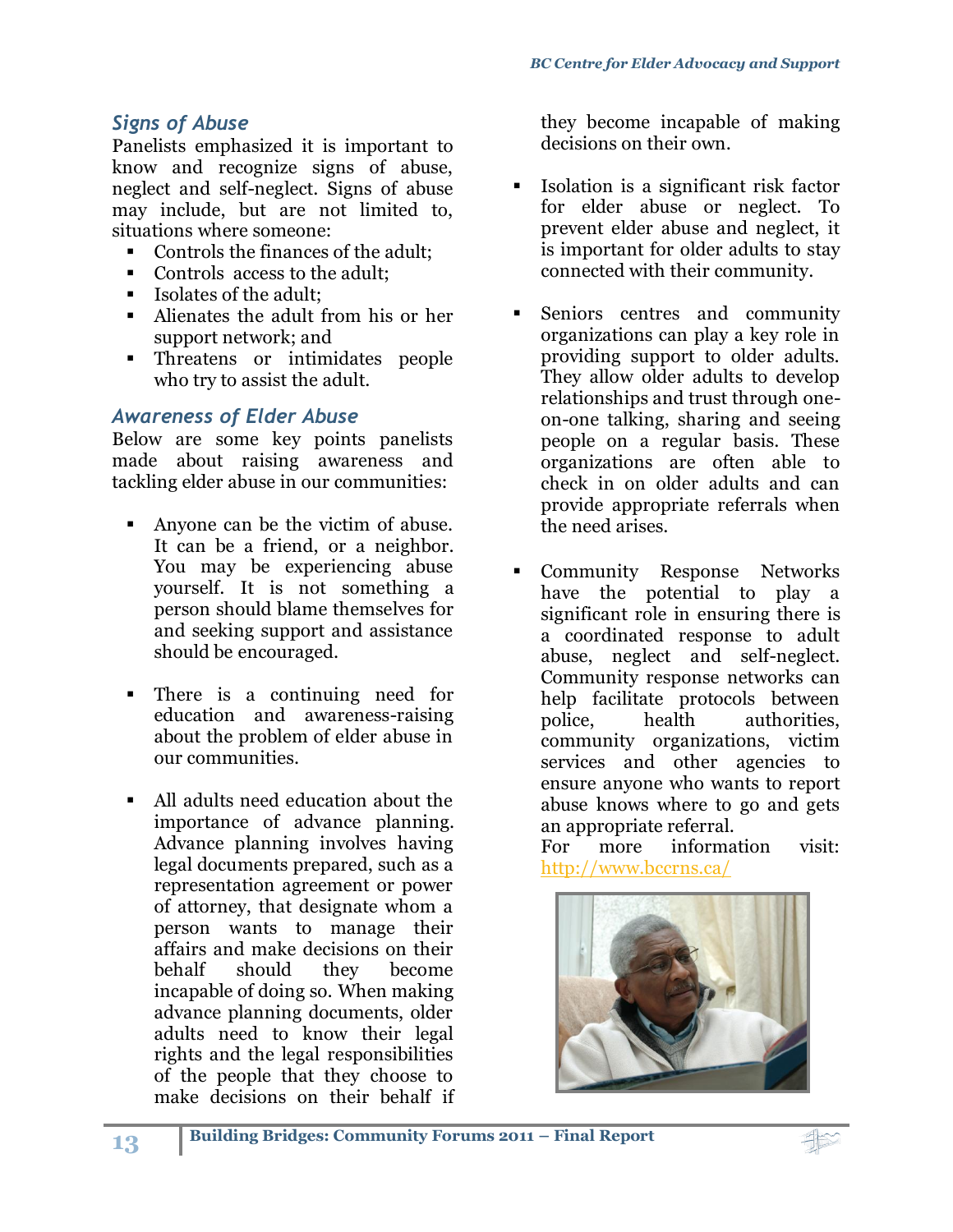# <span id="page-13-0"></span>**Round Table Discussions**

During the roundtable discussion participants were provided discussion questions about the video *Finding a Future for Ellen* which was shown during each forum. As was mentioned previously in this report this video tells the story of "Ellen", who after being hospitalized leaves her own home to live with her daughter. Once she is living with her daughter she is isolated and her daughter gains access to Ellen's money against Ellen's wishes.

The discussion questions were:

- **1. Where could you send Ellen for support and assistance in this community?**
- **2. Where would you like to be able to send Ellen for support and assistance in this community?**
- **3. What legal information or assistance would have helped Ellen?**
- **4. What legal information or assistance for older adults would your community like to see?**
- **5. What would you like to know more about to protect and plan for yourself or to help your clients?**

Below we have highlighted some of what participants shared in response to these questions during the round table discussions. The information presented is a summary of the information provided by forum participants. For some topics, we have provided legal information and academic research to supplement the information provided by participants. The views expressed are not necessarily of any specific participant or of all of the participants in the discussions.



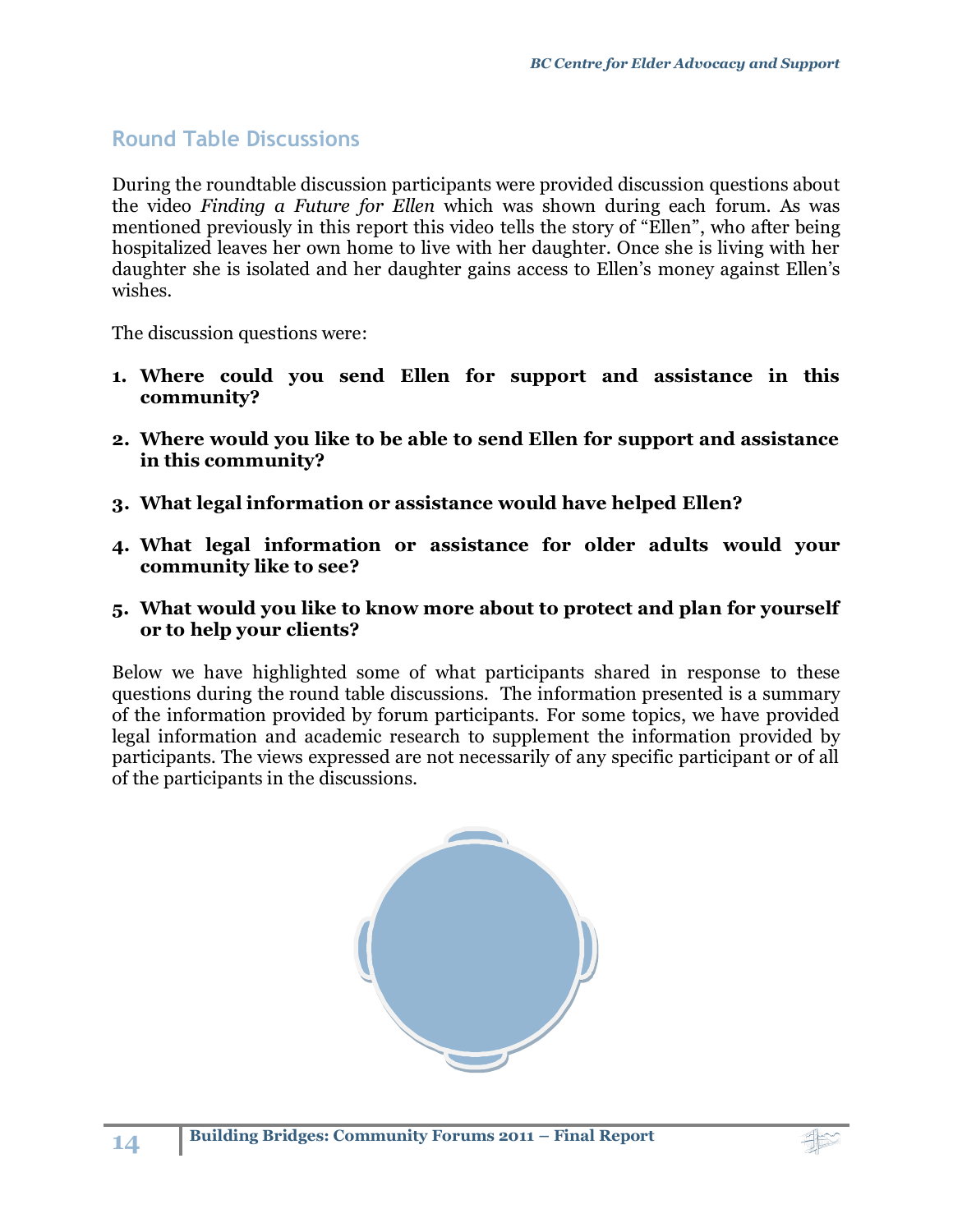#### <span id="page-14-0"></span>*Words Matter – The Language of Elder Abuse*

Many at the forums and especially older adult participants indicated that the term "elder abuse" has a stigma attached to it and is not well received by many older people. Older adults indicated that attending an education workshop that focuses on elder abuse may deter people who may be interested in learning about elder abuse. Rethinking the use of the term elder abuse may be required.

Older adult participants suggested that one effective way to reach older adults would be to provide information about elder abuse as part of other events that older adults regularly attend. For example, an older adult suggested playing a video that provides education about elder abuse at the end of a group activity at a seniors centre could be a non-threatening way to reach older adults who might not be interested in attending an event focused on elder abuse.

Older adult participants also shared it would be very difficult to admit that they have been the victim of abuse, especially where family members are involved. This indicates that it is important to develop many different safe and non-threatening ways of describing and talking about the mistreatment and abuse of older adults.



# <span id="page-14-1"></span>*An Aging Population*

Participants identified that people are living longer and the social, health and legal services they require is growing. Participants said that many supports and services exist to assist older adults who are being mistreated, abused or neglected. However, participants also emphasized that it is important to recognize that as our population of older adults continue to grow, services will need to be expanded.

Participants also identified that as the population in BC continues to age, the existing shortage of long term care spaces and other supportive living environments will be further exacerbated if other services and supports for older adults are not provided.

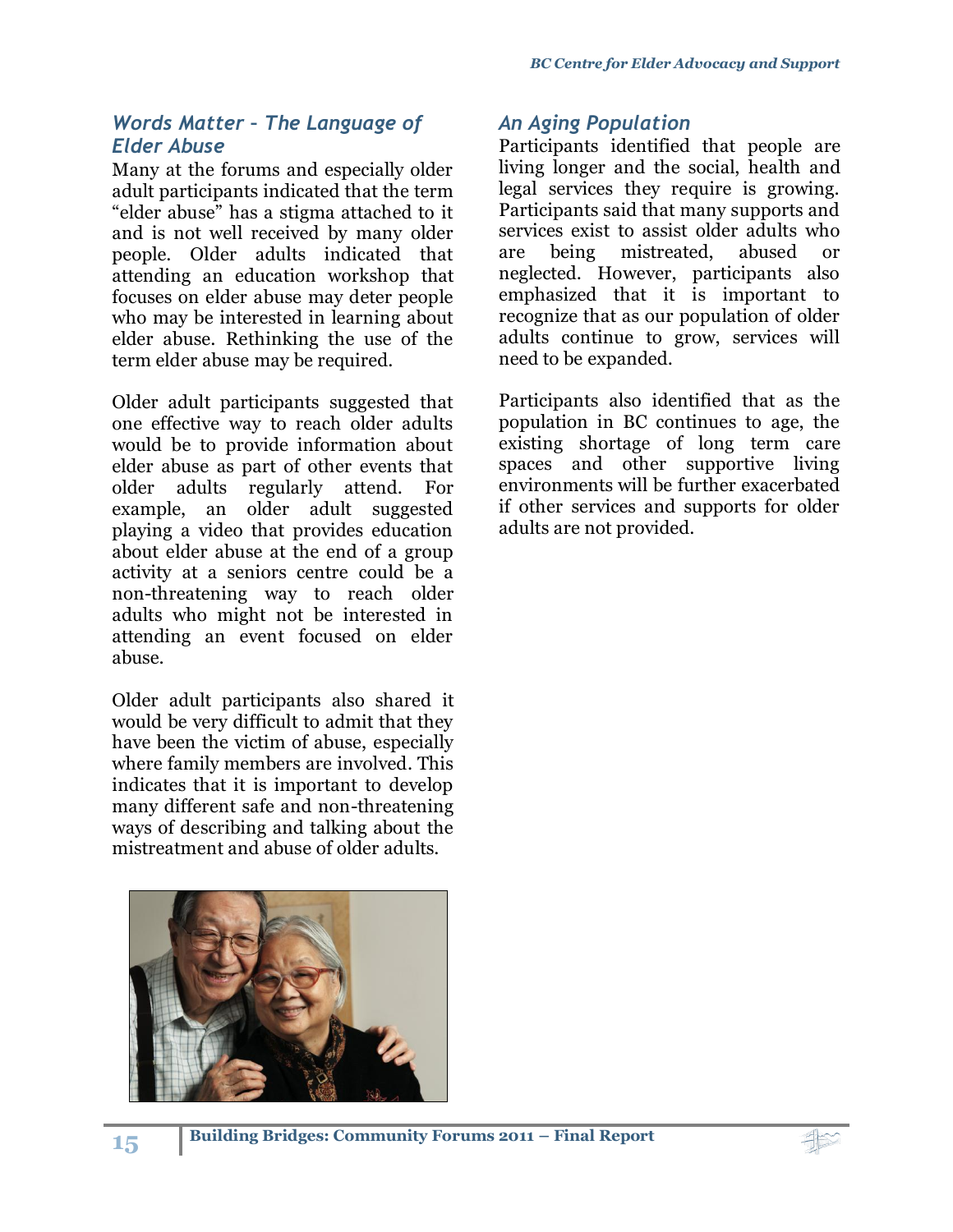# <span id="page-15-0"></span>*Older Adults – A Diverse Group with Diverse Needs*

Older adults are a large and diverse group, with a wide range of ages, abilities, needs and backgrounds. Participants identified a number of groups of older adults who may be either be difficult to reach or may be at a greater risk of abuse, neglect, or self-neglect. This list is not intended to be a comprehensive list of risk factors and/ or barriers to asking for help, but rather to document concerns about these issues as identified by forum participants.

#### **Incapable Older Adults:**

Incapable older adults may be dependent on a person or facility to take care of all of their needs, from personal care to managing their financial affairs. An incapable older adult may lack the ability or the means to monitor or correct the behavior of those they are dependent on. This may put the older adult at greater risk for abuse or neglect.

- **Older Adults with Dementia:** Older adults with dementia may be at a greater risk for abuse because they are not always able to recall and/or communicate that they have been mistreated or neglected. Like incapable adults, they likely will be dependent on other to take care of some or all of their needs.
- **Older Adults living in Institutional Care:** Older adults living in residential care often have complex care needs and are very dependent on their caregivers. They may lack the ability to report abuse or neglect or they may be fearful of the repercussions of reporting abuse or neglect.
- **Isolated Older Adults:** When older adults have limited contact with others they may be at greater risk for abuse. It may be difficult to find and reach out to these older adults.
- **Aboriginal Elders:** Participants noted that many aboriginal elders live in multi-generational households and may find it difficult to seek assistance and support where there is abuse and neglect. Additionally, many aboriginal elders attended residential schools and the legacy of residential schools continues to effect Aboriginal communities.
- **Immigrant Older Adults:** Older adults whose adult children sponsor their immigration to Canada may be at risk for abuse. The immigrant sponsorship system in Canada requires the sponsor to be financially responsible for the person they sponsor for 10 years. This is a very difficult system that can lead to abuse. Additionally, there may be cultural and language barriers which may make it difficult for an older adult who has recently immigrated to Canada to access programs and resources which may assist them.

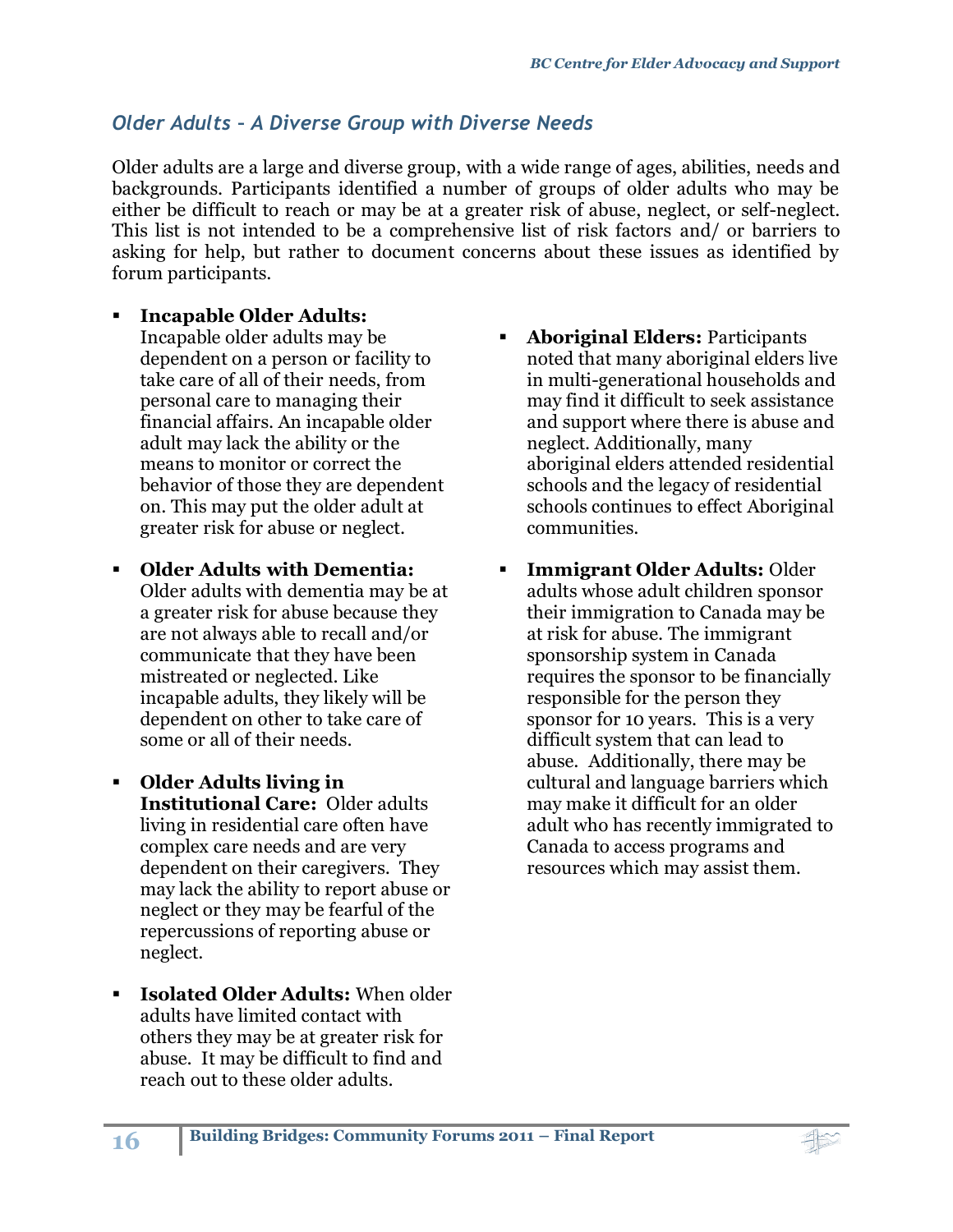# <span id="page-16-0"></span>*Ageism*

Ageism was identified by many participants as a central cause of elder abuse. Ageism is stereotypes and attitudes that lead to the devaluing or dehumanizing of older adults.<sup>16</sup> Robert Butler, who introduced the concept of ageism, stated "Ageism allows the younger generations to see older people as different than themselves; thus they subtly cease to identify with their elders as human beings."<sup>17</sup>

Ageism is a pervasive, systemic problem in our society.<sup>18</sup> In 2009, the Special Senate Committee on Aging issued a report, *Canada's Aging Population: Seizing the Opportunity*. This report

states that ageism "overtly or subtly" limits the possibilities of those viewed as seniors.<sup>19</sup> Ageism is something that can be externally imposed by societal attitudes and by policies, rules and law, and also can be internally imposed by



older adults who "try to comply with societal expectations by limiting their own possibilities".<sup>20</sup>

"… There is an ongoing need to foster a positive image of older Canadians which more accurately reflects today's seniors and recognizes their contributions to the family, the community and the economy. This requires us to identify and remove barriers, disincentives, and discrimination [that adversely affect older Canadians]…"<sup>21</sup>

**Education and Knowledge of Ageism**  Participants indicated that there is a need to educate older adults, service providers to older adults and the general public about ageism as wide spread ageism contributes to the mistreatment and devaluing of older adults.

Older adults need access to education about ageism so that they can recognize when ageist attitudes or policies may be adversely affecting them and so they may become aware of ageist attitudes they may hold which may be affecting their perception of their own abilities and possibilities.

#### **Adults are Presumed Capable**

Participants indicated that in some situations, older adults are not consulted about decisions that affect them because it is wrongly assumed that they are unable to make their own decisions. This is a form of ageism. Respect for a person's autonomy, feelings and values should not lessen as a person ages.

The law in BC recognizes that the process of aging does not necessarily lead to a decline in capacity or the right to make decisions, and that all adults are presumed to be capable unless the contrary is established. Even where an older adult's capacity has changed or declined, in most cases he or she can continue to make decisions, sometimes with the support of family, friends or caregivers.

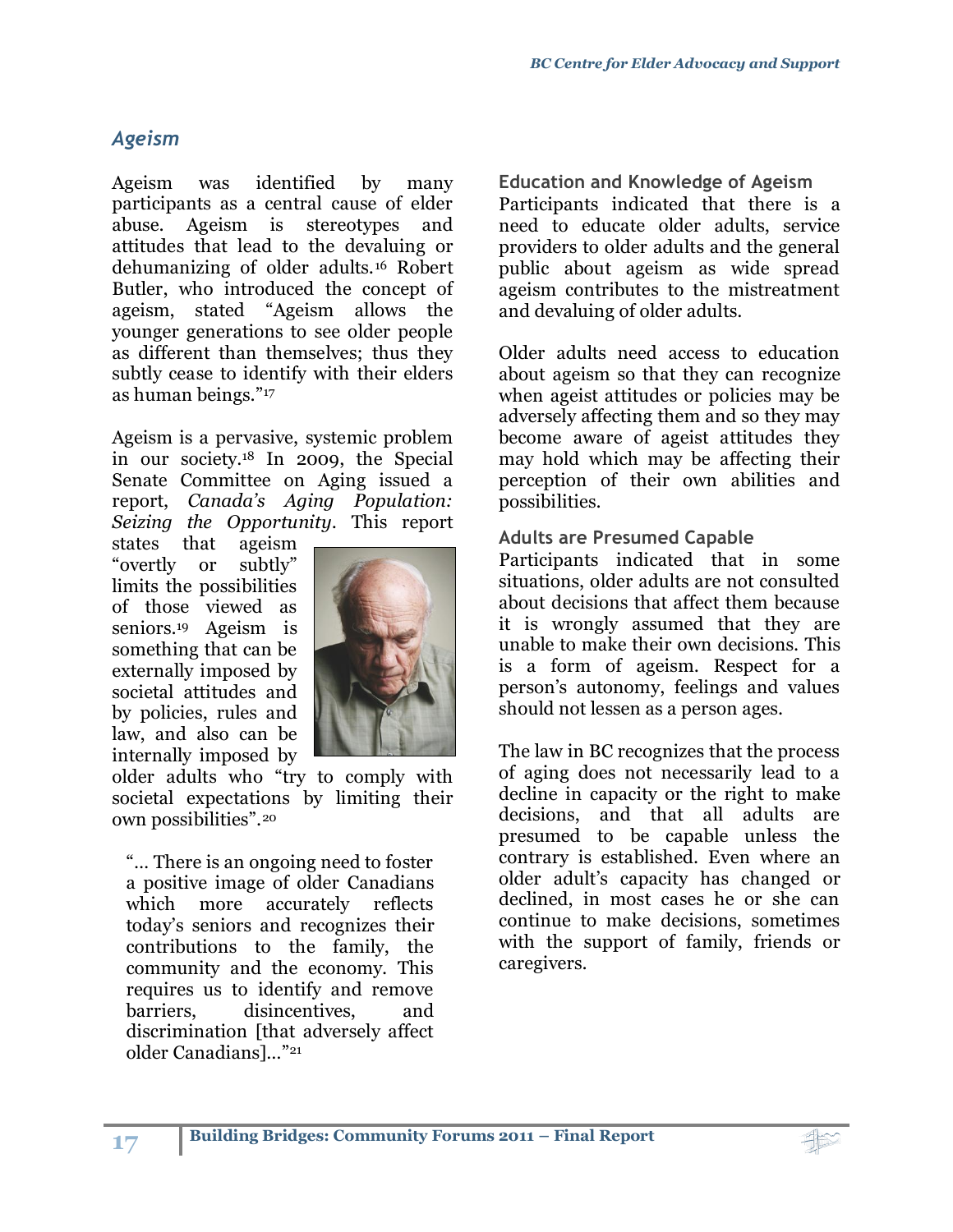# <span id="page-17-0"></span>*Preventing Elder Abuse*

**Education and Raising Awareness** 

Many participants identified education and awareness of issues relating to elder abuse as the key to preventing and stopping elder abuse. Participants identified a number of groups that they felt should be targeted for education. These include:

#### **Individuals**

- o **Adult Children:** Adult children are often those closest to an older adult. They are sometimes the perpetrators of elder abuse but in many other cases they can play a significant role in preventing or stopping elder abuse.
- o **Caregivers:** Participants indicated that caregivers needed information about support groups, respite care and other services that are available to them as caregivers. They also need knowledge of how to recognize and react if an older person they are caring for is being abused or neglected.
- o **Elementary school children and young adults:** Participants felt that awareness and education needs to begin in elementary school as young people's understanding of aging and older adults will impact the future prevalence of elder abuse. This could include education programs on ageism and on recognizing and responding to elder abuse.
- o **Older Adults:** Participants indicated the importance of educating and empowering older adults to advocate for themselves and for each other.

#### **Service Providers**

Participants identified the organizations and individuals that interact with different older adult groups on a regular basis as a key group that needs education on elder abuse and neglect issues. These service providers need to have the tools and knowledge to act to prevent elder abuse and to respond where it is suspected. They also need information on ageism so they treat the older with respect and model a non-ageist approach to working with older adults.

Participants identified those who work or volunteer at the following organizations and businesses as examples of those who need to be made aware of elder abuse and neglect:

- o **Grocery stores**
- o **Banks**
- o **Real estate agencies**
- o **Hospitals**
- o **Doctor's offices**
- o **Pharmacies**
- o **Law offices**
- o **Senior's Centres**
- o **Religious Institutions**
- o **Community Centres**

Participants suggested that anyone who works with older adults as a part of their job or profession should receive training and education on ageism and elder abuse during their university and college education and on the job training.

Participants emphasized targeting specific groups should not be substituted for raising awareness and providing education to the community at large. Many participants emphasized that elder abuse is a community-wide problem and it is an issue that everyone should be made aware of.

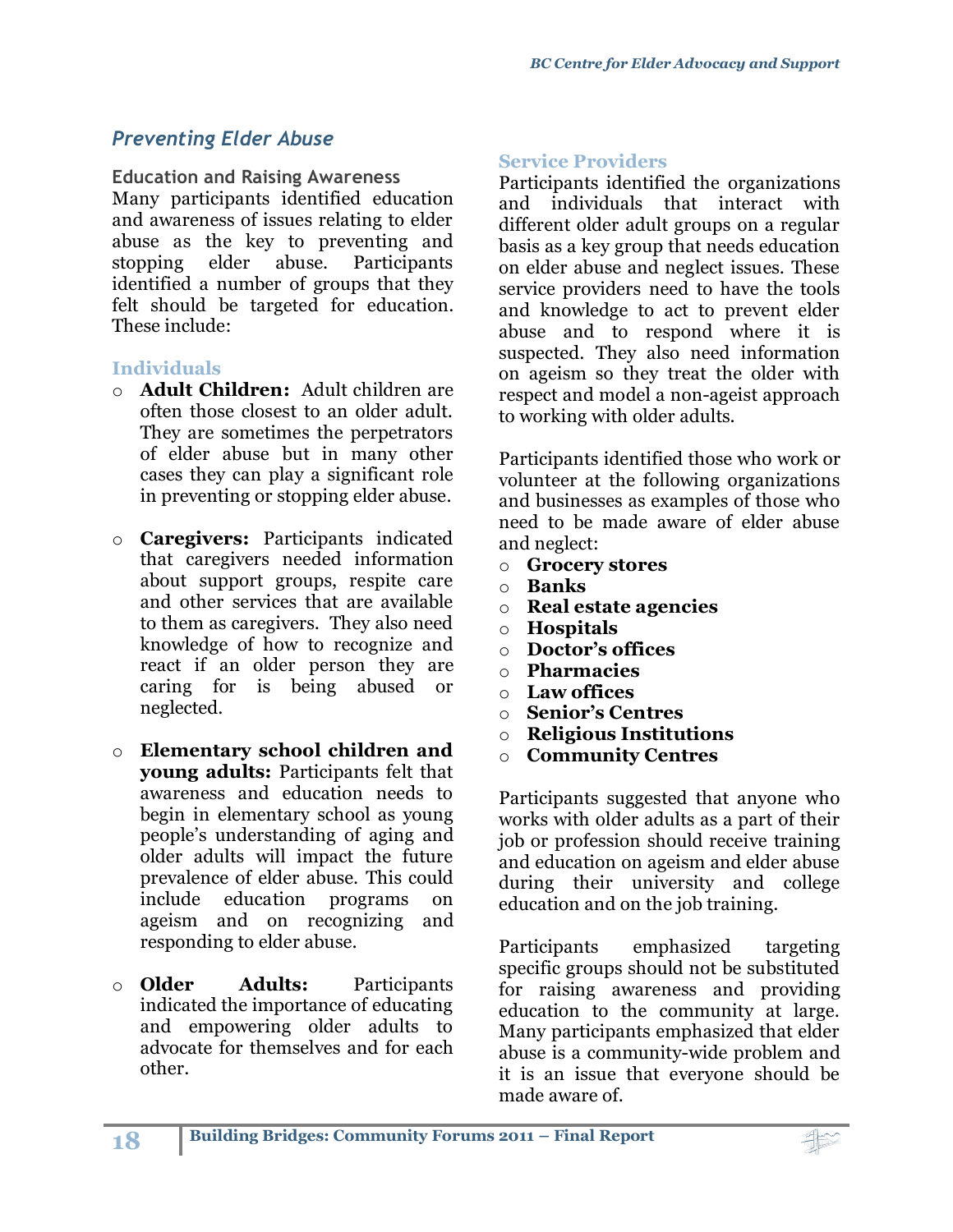#### **Financial and Medical Professionals**

Participants repeatedly mentioned that bank and medical professionals are two key contact points to prevent and stop elder abuse. Participants indicated that these professionals need to be aware of potential issues when working with older adults and be aware of how family dynamics can impact a situation.

Some participants called for banks to have specific policies for dealing with older adult clients, particularly with regard to dealing with an attorney acting under a power of attorney and where an older adult has a joint account with someone other than a spouse. Some participants identified that privacy laws can pose a barrier for bank staff and management to act when they suspect financial abuse of an older adult.

Some participants, especially older adults and community members, identified the family doctor as the primary person in the community who they would send a person experiencing abuse to for support and assistance.

#### **A Single Point of Access: One Number to Call**

Participants strongly indicated that it is important to have one number to call to get information and advice about what programs and services can assist an older adult who may be experiencing abuse or neglect. Older adults, caregivers, service providers and all community members would benefit from having one number to call.

Many participants identified that it is important for a person to be able to call one place to get help because it can be difficult to understand the maze of available programs, services and supports. Older adults who may be

experiencing mistreatment or neglect need to know that they will be safe and receive support when they call. The specific agencies that were identified that the community should be able to gain knowledge of when making a call are:

- Designated agencies,
- Public Guardian and Trustee,
- Police services.
- Community organizations that assist older adults,
- Victim services agencies and Victim Link.



#### **Advance Planning**

Participants emphasized the importance of older adults preparing advance planning documents, such as representation agreements, power of attorneys and advance health care directives. These documents allow an adult to make their wishes known, or to appoint someone of their choosing to make decisions on their behalf, in case they became incapable of expressing their wishes or making their own decisions in the future.

Participants noted that an older adult's support system - usually an informal network of friends, relatives, community members and advocates - can assist the older adult to learn about and put in

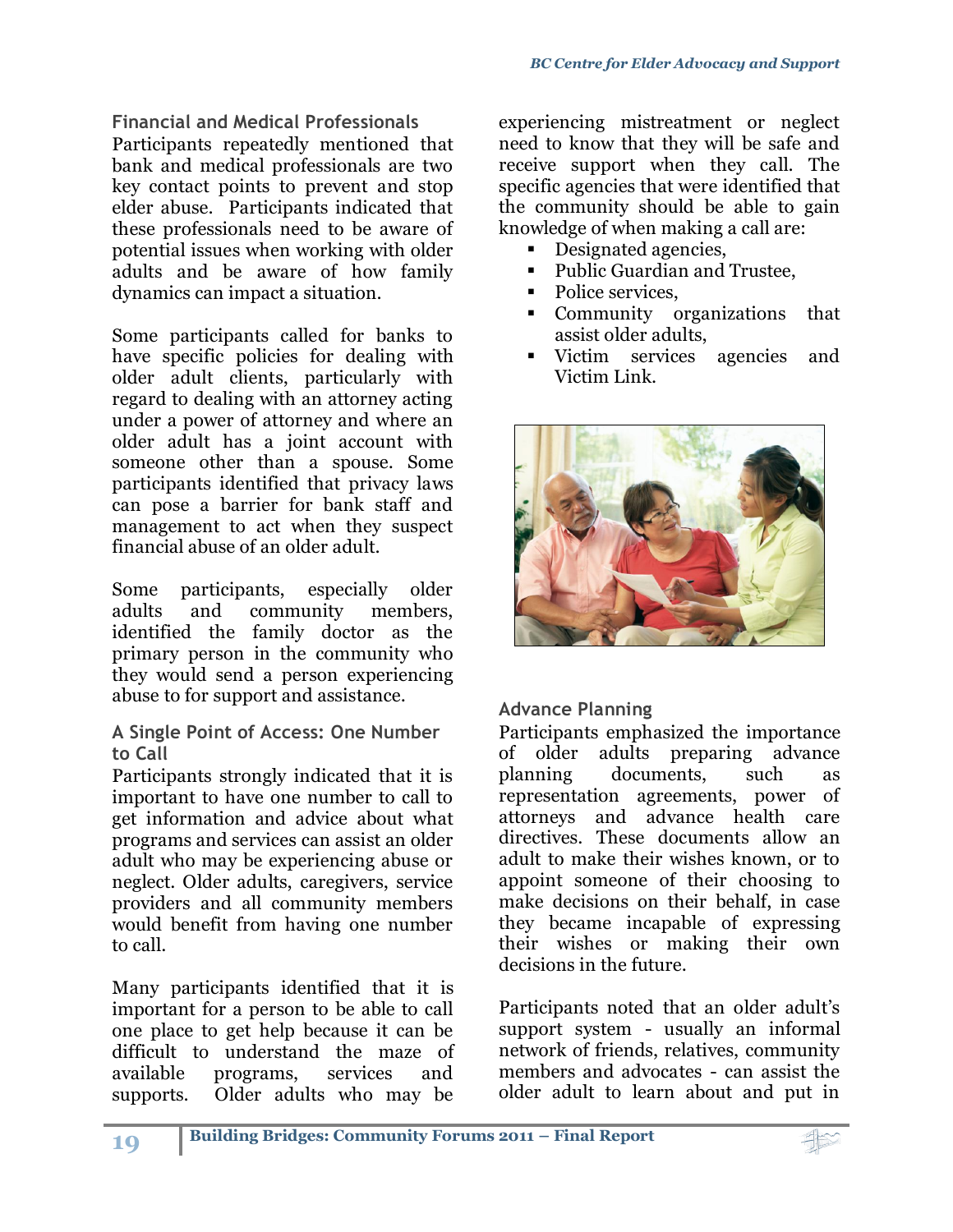place appropriate advance planning documents. Members of the support system can also encourage the older adult to prepare advance planning documents before there is a crisis, such as an illness or sudden loss of capacity.

Participants indicated that advance planning tools are not well understood, and emphasized the need for legal education for older adults and their appointed decision-makers. In particular, there is a need for education about the rights of the person who creates the advance planning document, and the responsibilities of their appointed decision-maker. Participants suggested that legal education for older adults should encourage older adults not to sign documents which they do not fully understand, or which they are being pressured to sign.

Participants also indicated that banking institutions, health care providers, residential care facilities, and other organizations that may interact with older adults or their appointed decisionmakers need education about advance planning documents.

**Decision Making:** Participants indicated that older adults and their appointed decision makers need education about the effect creating advance planning documents has on the older adult's right to make decisions. A person who makes a representation agreement or a power of attorney is **not** giving up their right to make their own decisions or manage their own affairs. They are only designating a decisionmaker should they be unable to or incapable of making decisions in the future. These documents can be changed or cancelled at any time as long the person who made them is mentally capable of doing so.

Participants identified two types of advanced planning documents that older adults and the public need to learn more about:

1. **Representation Agreements:** A representation agreement allows an adult to appoint a person of his or her choosing to make personal and health care decisions on their behalf. An adult can also appoint a person to manage some aspects of their financial affairs under a representation agreement.

If possible, the representative must consult with the person who appointed them before making decisions on their behalf. The representative must act honestly and keep records.

2. **Powers of Attorney:** A person can give another person, or a business like a trust company, the authority to manage their financial, business or legal affairs with a power of attorney. The attorney acts as an agent of the person who appointed them and must act in their best interests. The attorney does not gain any right to use or access the assets of the person they acting on behalf of for their own benefit.

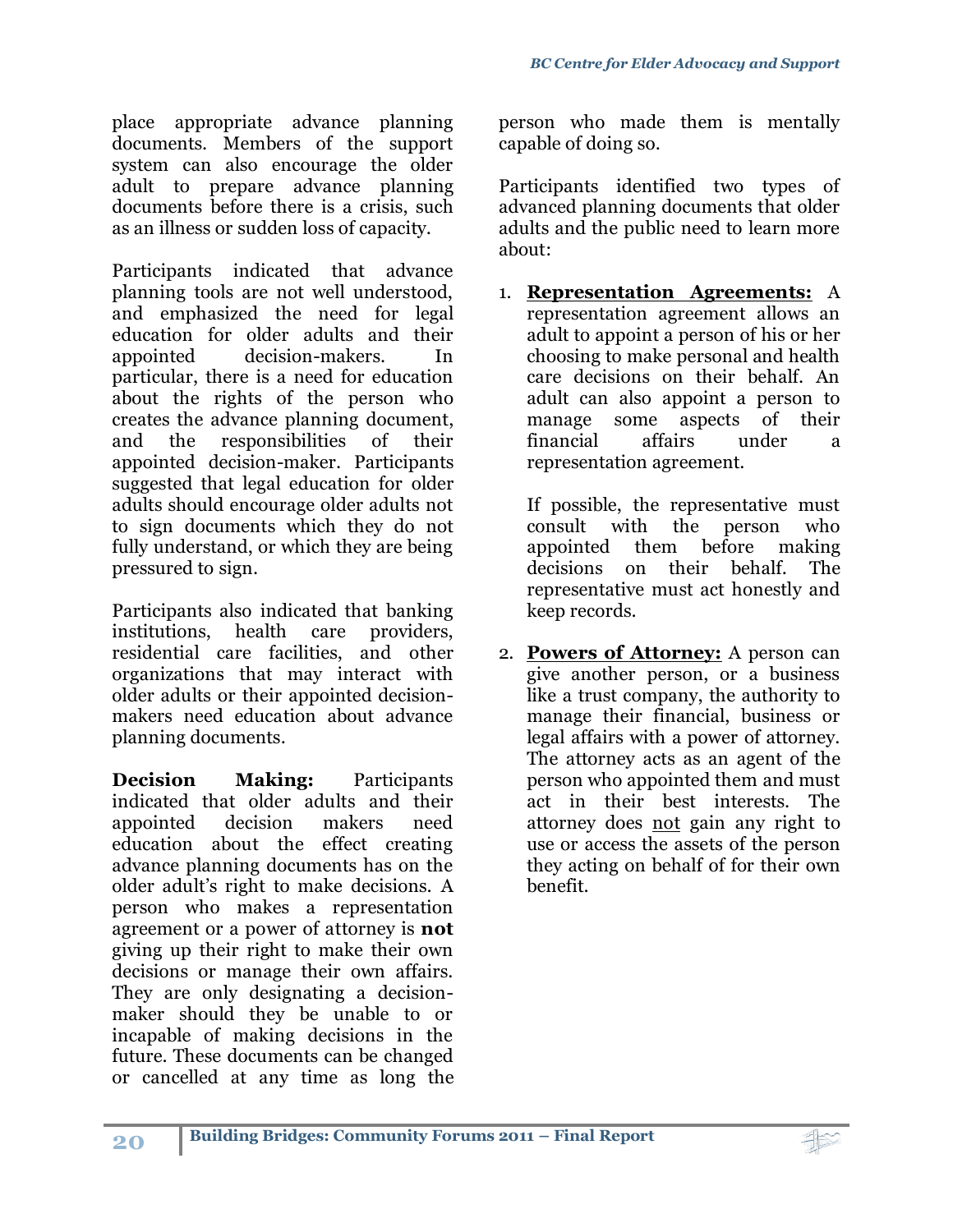# <span id="page-20-0"></span>*Stopping Elder Abuse*

As has been mentioned throughout this report, everyone in BC, including family members, older adults, caregivers and service providers, requires information about how to respond and who to contact if they encounter elder abuse. Below are some of the key ideas participants identified to stop elder abuse.

#### **End Isolation**

Participants indicated that reaching older adults who are isolated and being abused is a priority for service providers. Participants indicated often the key to stopping abuse is to end the isolation of an older adult. Participants who work in the health care profession indicated that once an older adult is reconnected to the community their well being usually improves and further abuse is often prevented. Participants identified the need for more social support and outreach services for older adults. A participant suggested that trained foster families for older adults who wish to participate may help reduce isolation and increase the support an older adult has.

**Provide Education, Services & Support to Older Adults**

Participants indicated that older adults experiencing abuse, neglect or selfneglect require information about their options and available supports and programs. This will allow them to make an informed decision and choice about how to address their circumstances. The older adult should also be provided adequate support and recovery time before any major decisions are made. Participants suggested that some older adults may need a navigator or advisor to help them navigate through the various programs and services that are available. One participant suggested a legal advocate could visit older adults who are in hospital and have experienced abuse or mistreatment or are deemed at risk of experiencing abuse or neglect.

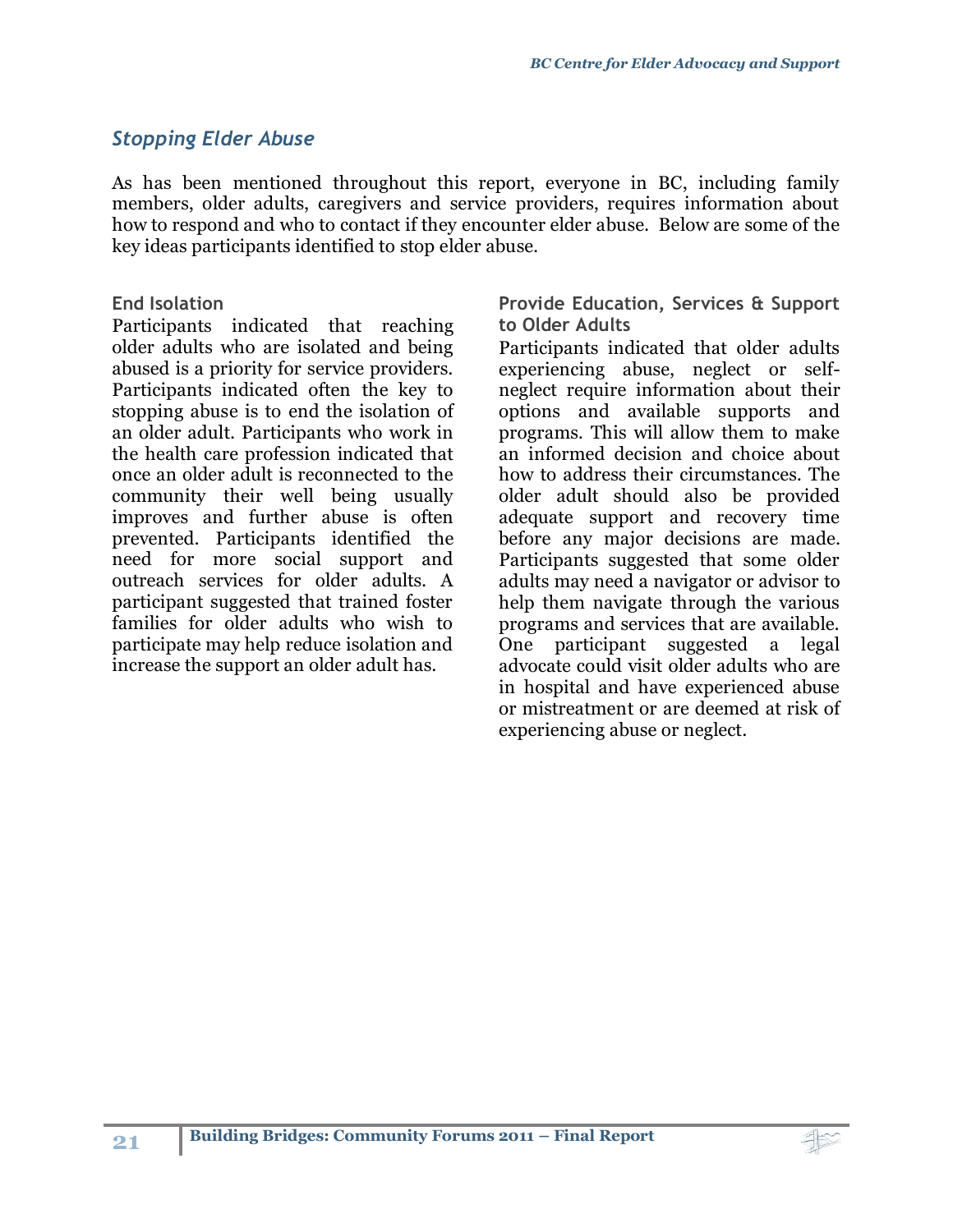# <span id="page-21-0"></span>*Reaching Older Adults*

Preventing and stopping elder abuse requires older adults to reach out to one another and for the community to reach

out to older adults to ensure they have the knowledge and tools to prevent and stop elder abuse. Participants indicated that a variety of methods of outreach are required in order to reach older adults.



Participants indicated

that the older adults who need support and assistance the most are often the most reluctant to seek it. A relationship needs to be built with the older adult so they trust the person they are working enough to confide their concerns. Participants suggested that some older adults may be more receptive to information if it comes from a professional, rather than a family member or a friend.

#### **Accessible Information**

Participants identified that information should be provided in many formats and languages when educating the community and older adults about elder abuse. The information available should be in plain language and be simple and straight forward. Formats suggested include pamphlets, posters, booklets, illustrations and videos.

Participants indicated that information and education need to be provided to organizations of all cultural backgrounds and that the information may need to be presented differently to different cultural groups.

**How to Reach Older Adults**

Participants suggested many forms of communication to effectively reach older adults, including:

- o **Informal:** Participants suggested that outreach may be most effective if it is informal. They suggested brochures and pamphlets should be available at places older adults frequent. This includes malls, senior centres, religious institutions, libraries, recreation programs, doctor's offices, lawyer's offices, pharmacies and hospitals.
- o **Newspaper, Radio, TV:** Participants suggested that stories in local and national newspapers, on the radio and on the local and national news would be an important way of reaching older adults, especially those who are isolated.
- o **Online:** Participants suggested that information should be available on the internet for older adults, caregivers, families, professionals, services providers. This could include videos in a number of languages that portray elder abuse and provide information on how to respond to elder abuse.
- o **Government Benefit Mail Outs:** Participants suggested sending information on elder abuse prevention and awareness to everyone who applies for the Canada Pension Plan benefit would be a way to reach all older adults.
- o **Public Education Workshops:** Participants suggested public education workshops designed for older adults on topics relating to elder abuse.

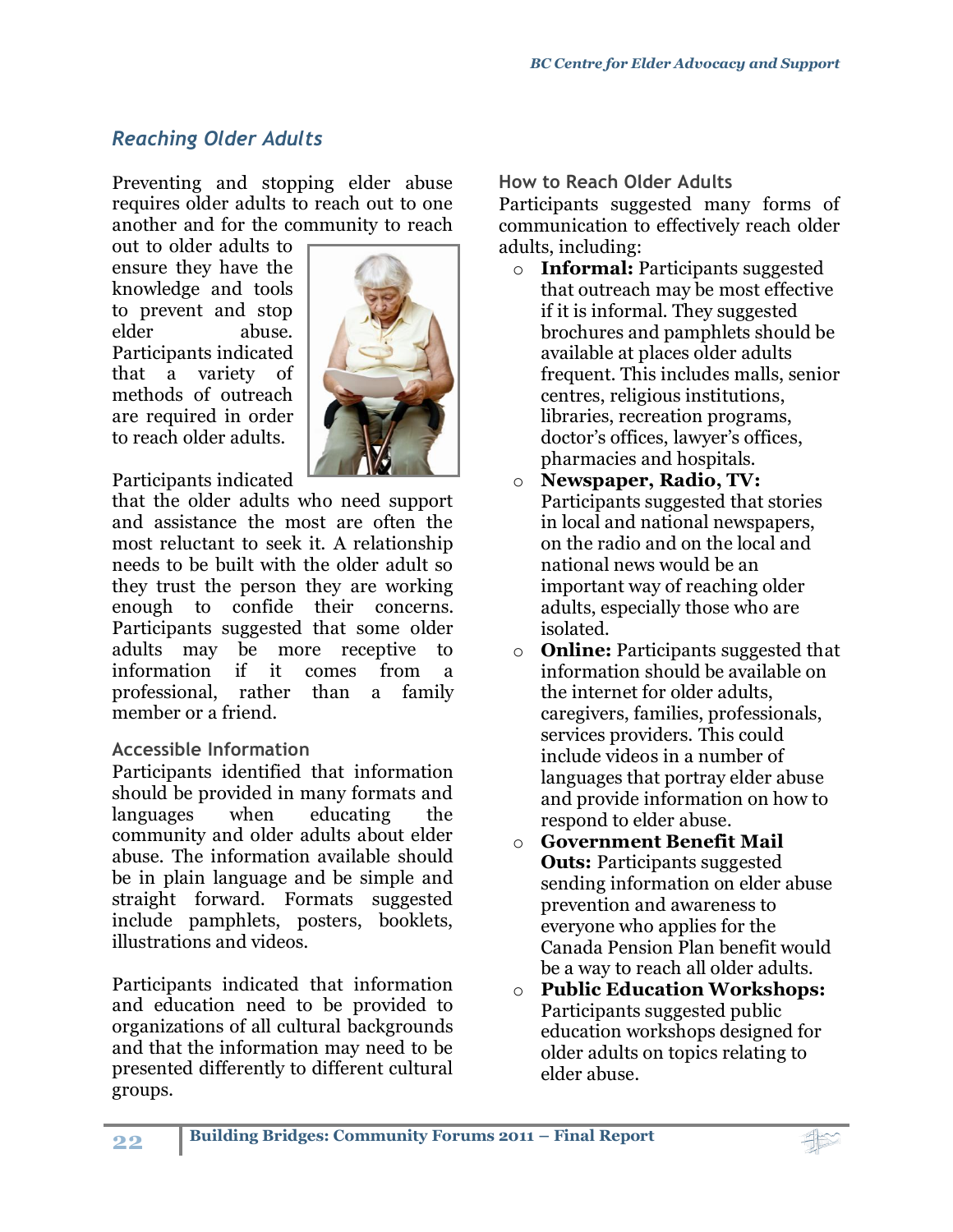# <span id="page-22-0"></span>**Part III: Resources**

Below you will find a list of some of the resources which may be able to assist you if you are experiencing abuse or neglect or if you know an older adult who is experiencing abuse or neglect.

# <span id="page-22-1"></span>**Toll Free Help Lines Providing Assistance to Older Adults**

**Seniors Advocacy and Information Line - BC Centre for Elder Advocacy and Support:** BC CEAS offers support and assistance to older adults who have been abused, mistreated or whose rights have been violated. SAIL operates from Monday to Friday, 9:00 a.m.  $-$  1:00 p.m. and is answered by a victim service worker. Callers requiring legal assistance or with a legal question will be referred to the Legal Advocacy Program. Call SAIL at 1-866-437-1940 or visit [www.bcceas.ca.](http://www.bcceas.ca/)

**VictimLink BC:** VictimLink is a tollfree, confidential service that provides information and referral services to all victims of crime and immediate crisis support to victims of family and sexual violence. VictimLink provides service in over 110 languages, including 17 North American aboriginal languages. VictimLink operates 24 hours a day, 7 days a week. Call 1-800-563-0808, for TTY service call 604-875-0885 or visit [http://www.victimlinkbc.ca/.](http://www.victimlinkbc.ca/)

# <span id="page-22-2"></span>**Agencies that assist Older Adults who may be unable to seek assistance on their own**

**Designated Agencies:** Under the *Adult Guardianship Act*, the five health authorities in BC have the responsibility to look into situations of abuse, neglect or self neglect where there is reason to believe an adult is unable to seek help and assistance on his or her own. If you wish to report abuse or neglect you may find the contact number for the designated agency in your community online: [http://www.trustee.bc.ca/pdfs/STA/abus](http://www.trustee.bc.ca/pdfs/STA/abuseneglect.htm) [eneglect.htm.](http://www.trustee.bc.ca/pdfs/STA/abuseneglect.htm)

**Public Guardian and Trustee:** The Public Guardian and Trustee (PGT) provides a range of financial and personal care services to adults who may need help managing their affairs. The PGT can also intervene in situations where an adult is being financially abused and may not be able to seek help and assistance on his or her own.

For more information on the PGT's services visit <http://www.trustee.bc.ca/> or call 604-660-4444.

# <span id="page-22-3"></span>**Other Information and Support Services for Older Adults**

**bc211:** Call 2-1-1 for information about community, social and government services in your community. 211 is a free, confidential, multi-lingual service. It operates 24 hours a day, 7 days per week. Call 211 or visit [www.bc211.com.](http://www.bc211.com/)

**Health and Seniors Information Line:** The Health and Seniors Information Line provides information on both health and non-health related federal and provincial government programs and services for older adults in BC. Translation services are available in over 130 languages.

Call 1-800-465-4911 or visit [http://www.seniorsbc.ca/shls/seniors\\_in](http://www.seniorsbc.ca/shls/seniors_info_line.html) [fo\\_line.html](http://www.seniorsbc.ca/shls/seniors_info_line.html)

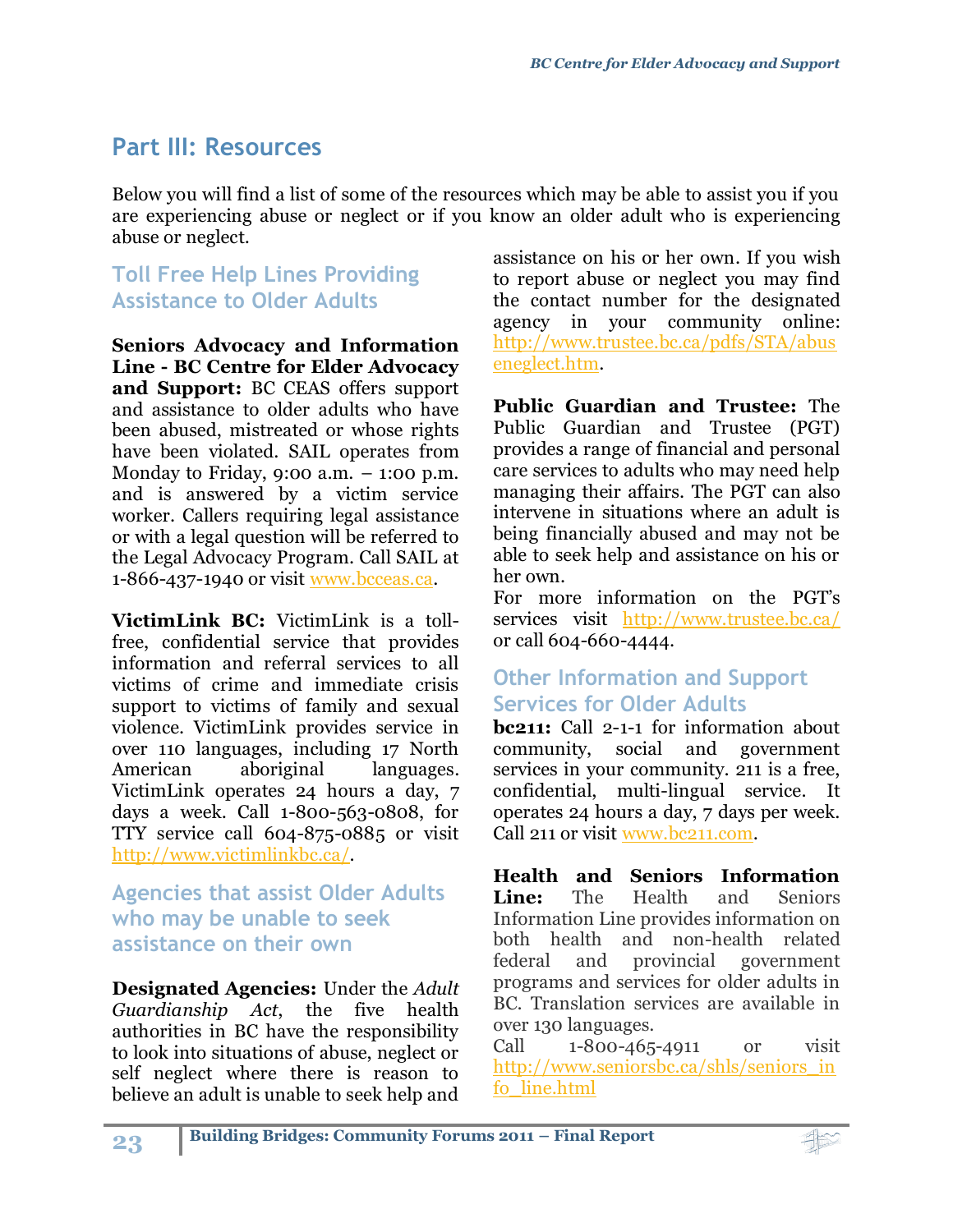**Transition Houses:** The BC Society of Transition Houses provides a directory of transition houses in BC online at: [http://www.bcsth.ca/sites/default/files/C](http://www.bcsth.ca/sites/default/files/Compendium2011_0.pdf) [ompendium2011\\_0.pdf](http://www.bcsth.ca/sites/default/files/Compendium2011_0.pdf)

**Community Based Services:** There are many organizations and seniors and community centres that provide support, services and outreach to older adults in BC. To find services in your local community you may wish to contact or visit your local community or seniors centre or contact bc211 at 211, VictimLink at 1-800-563-0808 or BC CEAS at 1-866- 437-1940.

# <span id="page-23-0"></span>**Legal Services**

**Elder Law Clinic - BC Centre for Elder Advocacy and Support:** The Elder Law Clinic provides legal advice and representation to eligible older adults who are over 55, cannot afford a lawyer and have a legal problem in certain situations. Issues the clinic may be able to help with include:

- o Appeals of denial of benefits and pensions (CPP, OAS, GIS);
- o Human rights violations with discrimination on the basis of age;
- o Financial abuse (frauds, scams, abuse of power of attorney);
- o Violation of legal rights in long term care or assisted living facilities; or
- o Elder abuse where the older adult's safety is at risk and a legal remedy is needed.

If you are interested in learning more about the Elder Law Clinic call 1-866- 437-1940 or visit [www.bcceas.ca.](http://www.bcceas.ca/)

**Law Students Legal Advice Program (LSLAP):** LSLAP is a program run by law students at the University of British Columbia. They provide free advice and representation to clients who would otherwise be unable to afford legal assistance. Clinics are located throughout the Greater Vancouver Regional District. Call 1-604-822-5791 or visit

[http://www.lslap.bc.ca.](http://www.lslap.bc.ca/)

**Legal Services Society:** Legal Services Society offers legal services to people who cannot afford a lawyer. Call 604-408- 2172 (Greater Vancouver) or 1-866-577- 2525 (elsewhere in BC) or visit [http://www.lss.bc.ca.](http://www.lss.bc.ca/)

**Community Legal Assistance Society:** CLAS provides legal assistance to disadvantaged people throughout BC. Their programs include a community a disability law program, a mental health law program and a BC Human Rights clinic. Call 1-888-685-6222 or visit [http://www.clasbc.net.](http://www.clasbc.net/)

**Access Pro Bono Society of British Columbia:** Access Pro Bono provides legal advice programs across BC and in some cases provides legal representation to individuals of limited means.

Call 1-877-762-6664 or visit [http://www.accessprobono.ca/.](http://www.accessprobono.ca/)

**Lawyer Referral Service:** The Lawyer Referral Service provides the opportunity to have a consultation with a lawyer for up to 30 minutes for a fee of \$25 plus tax. This consultation is to determine if the potential client has a legal problem. Call 1-800-663-1919 or visit [http://www.cba.org/bc/Public\\_Media/m](http://www.cba.org/bc/Public_Media/main/lawyer_referral.aspx) [ain/lawyer\\_referral.aspx.](http://www.cba.org/bc/Public_Media/main/lawyer_referral.aspx)

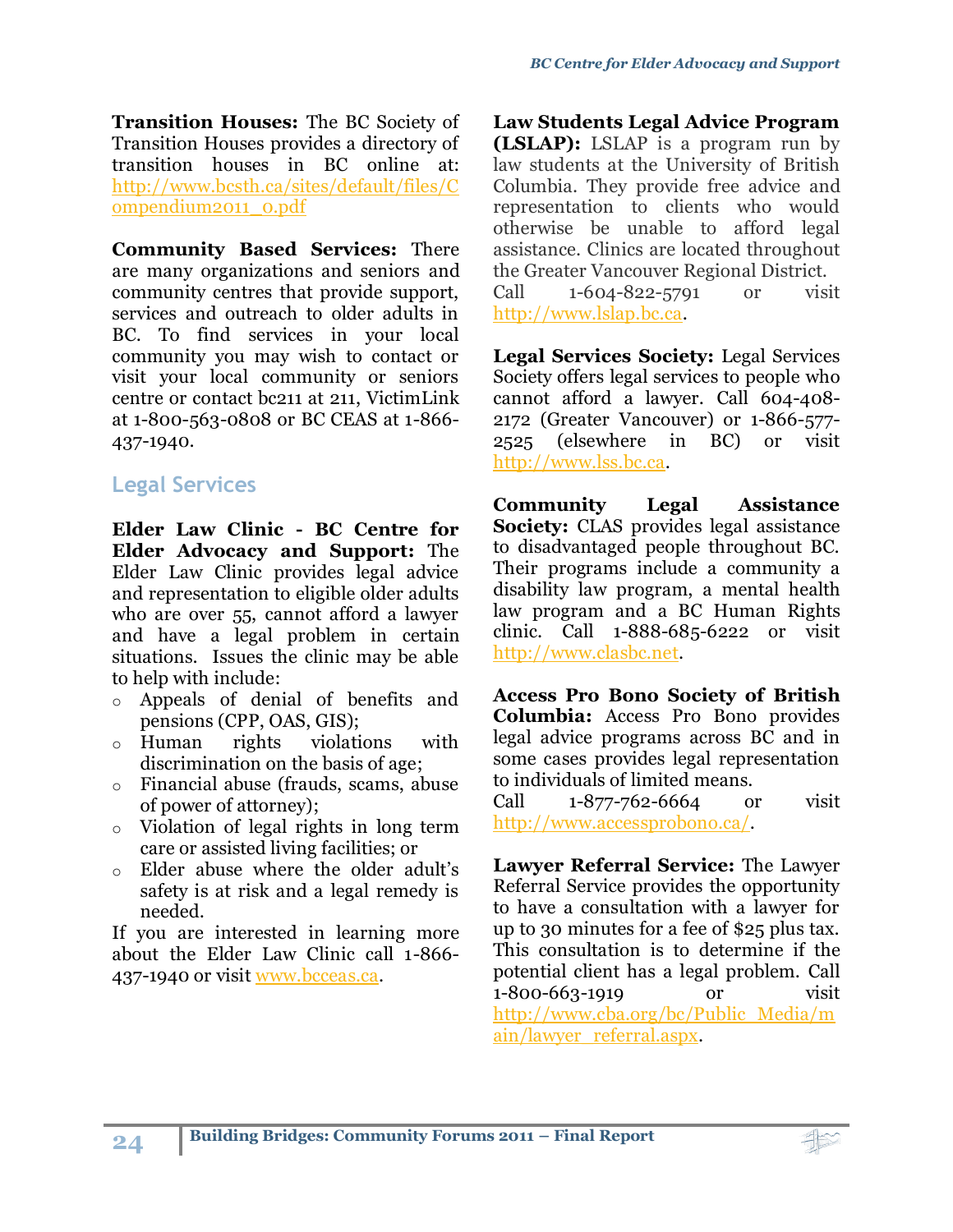# <span id="page-24-0"></span>**Recommendations**

Using the insights gathered at the *Building Bridges* community forums, BC CEAS drafted the following recommendations to prevent and stop elder abuse in BC:

**Recommendation #1: Increase funding and support for programs and services that assist older adults who have been abused or who are vulnerable to abuse**

As Canada's population continues to age, the need for supports and services for older adults will continue to grow. Participants identified there exists a continuing need for additional social and health services and resources for older adults who have been abused or who are vulnerable to abuse. Participants also identified the need for navigators or advisors to assist older adults with understanding and accessing the programs and support that may be available to them.

**Recommendation #2: Increase legal education for older adults and service providers in BC**

Participants repeatedly indicated that many older adults lack knowledge about their legal right to manage their affairs and make decisions as they grow older. Additionally, many older adults have an incomplete understanding of advance planning documents, such as power of attorneys and representation agreements. It is very important that older adults in BC are able to access legal education to better understand their rights.

**Recommendation #3: Increase legal aid and low-cost legal services to older adults in BC**

The minimal availability of legal aid and affordable legal services in BC means many older adults are unable to access the legal assistance they require when they have a legal problem. Older adults require access to legal services in order to protect and enforce their rights, manage their affairs and plan for the future.

#### **Recommendation #4: Develop older adult networks of support**

Participants indicated that older adults should be encouraged to work together and with community agencies to form networks of support. These networks of support would allow older adults to rely on each other for advocacy and support. The development of older adult networks of support may prevent isolation and increase knowledge of elder abuse and neglect issues amongst older adults.

#### **Recommendation #5: Increase public knowledge of existing resources**

Participants emphasized the importance of having one place to call in order to get information and a "road map" to deal with situations of abuse or neglect. The Seniors Advocacy and Information Line (SAIL), operated by BC CEAS, can offer support, assistance and referrals to older adults in situations of abuse or neglect. In other situations, such as if the older adult is incapable, the local health authority or the Public Guardian and Trustee may be able to provide assistance. Some participants were unclear about the roles of the different agencies and services, and who they should contact in certain situations. It is important to provide education to older adults and the

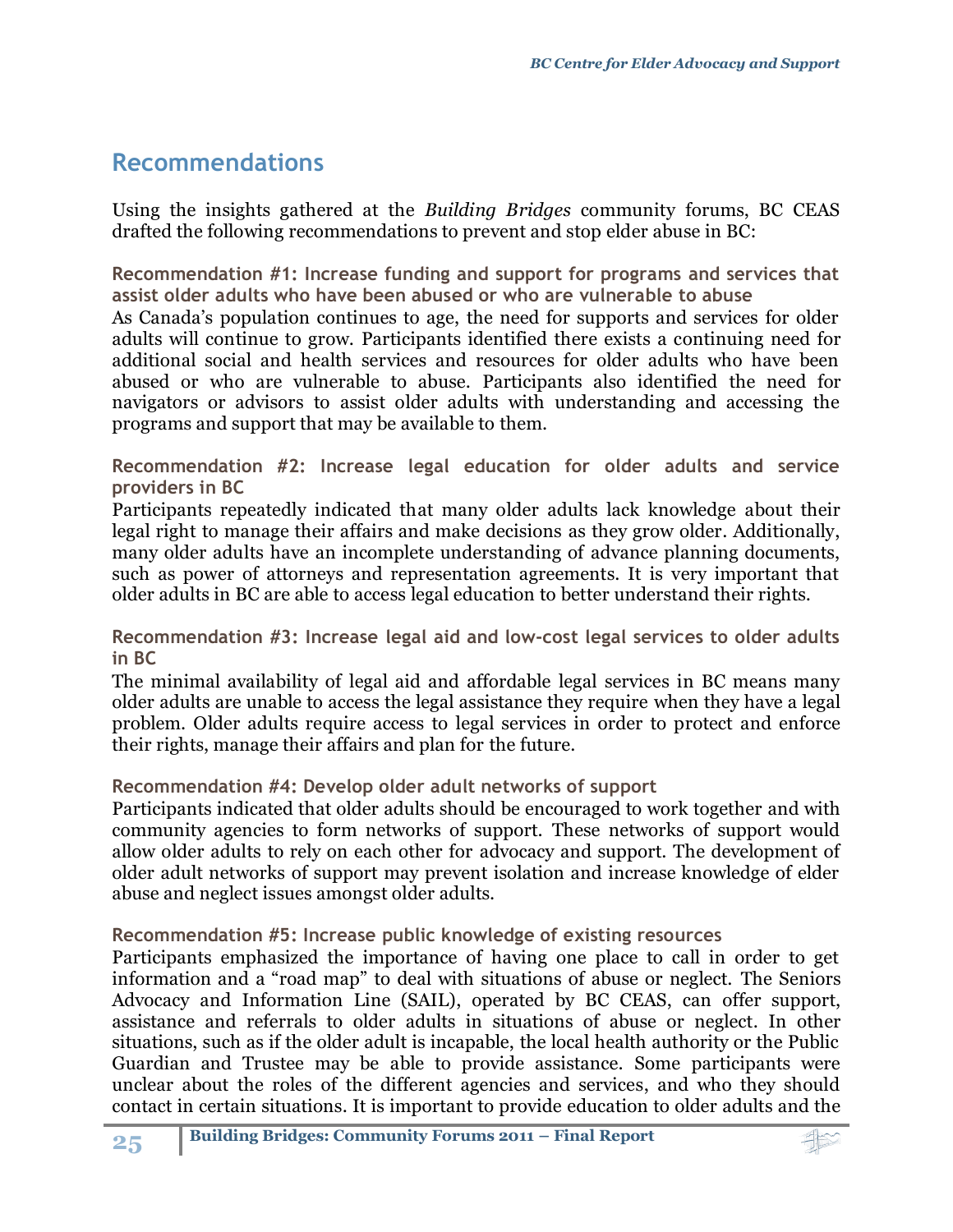public generally about the supports and services that are available to respond to situations of abuse or neglect.

**Recommendation #6: Increase information and support services for families and caregivers of older adults**

Concerned family members, friends and caregivers often wish to assist an older adult who is experiencing abuse or neglect. To do so, they may require legal information or advice about the rights of the older adults and practical information and support about how to help the older adult get the support and assistance they require.

**Recommendation #7: Develop a multicultural and multi-lingual approach to combating elder abuse**

Participants indicated that more outreach programs need to be developed that are aimed at reaching older adults of all backgrounds and circumstances. Participants indicated that different approaches may be required in different communities and cultures in order to prevent and stop elder abuse. Resources are needed that reflect the many ways older adults learn and the many languages they speak.

#### **Recommendation #8: Rethink the use of the term "Elder Abuse"**

Older adults who participated in the forums strongly indicated they did not like the term elder abuse and would be hesitant to identify themselves as a "victim of elder abuse". Other words and phrases may need to be developed so that older adults who are being mistreated and abused can more comfortably seek assistance. The development of new terminology may also increase public understanding and awareness of elder abuse.

#### **Recommendation #9: Educate the public about ageism**

Participants strongly identified ageism as a significant contributor to elder abuse. Combating elder abuse requires challenging ageist viewpoints, policies and laws. This requires increasing public knowledge about ageism and its negative effects on the health and well-being of older members of our communities.

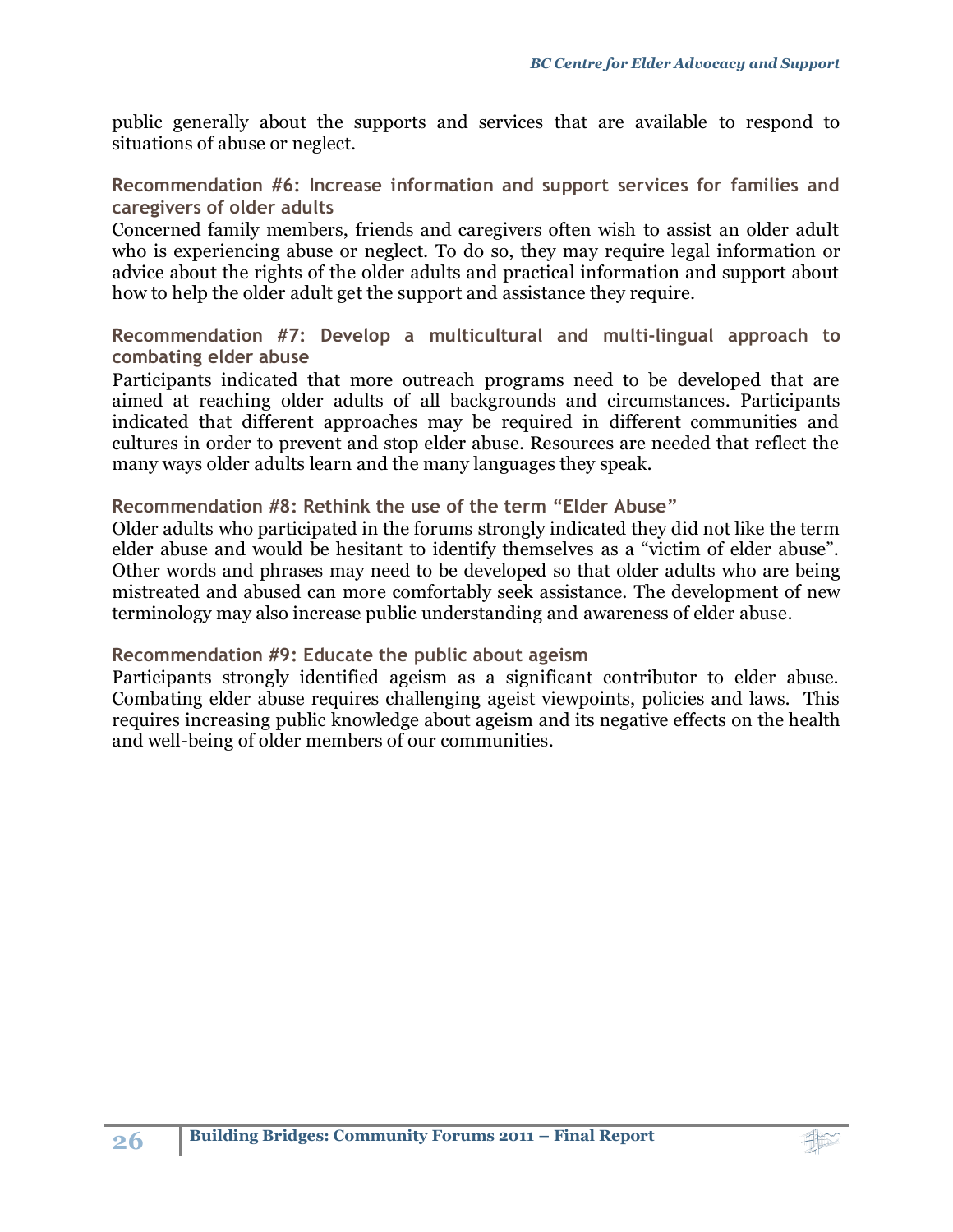# <span id="page-26-0"></span>**Conclusion**

Elder abuse is an important and serious issue in British Columbia. As our population continues to age, strategies and programs need to be continuously developed to combat elder abuse. Community gatherings to discuss elder abuse issues are an important part of this process. The *Building Bridges Community Forums on the Prevention of Elder Abuse* brought together important stakeholders to network and build capacity to prevent elder abuse.

The recommendations made in this report reflect the need to:

- **Challenge Systemic Ageism:** In some cases, elder abuse and neglect may be prevented or stopped by challenging ageist stereotypes, policies and laws in BC;
- **Empower Service Providers and Supportive Caregivers and Family:**  Service providers and supportive friends, family and caregivers of older adults require the appropriate education and tools so they may assist older adults to prevent or stop abuse or neglect; and
- **Empower Older Adults:** Older adults require the appropriate health, social and legal programs and supports so they may proactively prevent and stop mistreatment, abuse and neglect.

The recommendations in this report reflect the continuing need for programs and supports to prevent elder abuse. BC CEAS is committed to continuing to work with older adults and the community to ensure that older adults in BC may live with dignity, free of abuse or neglect.

BC CEAS would like to thank all volunteers, panelists and participants for attending and contributing to the community forums. Special thanks to the United Way for providing the funding and support that made these events possible.